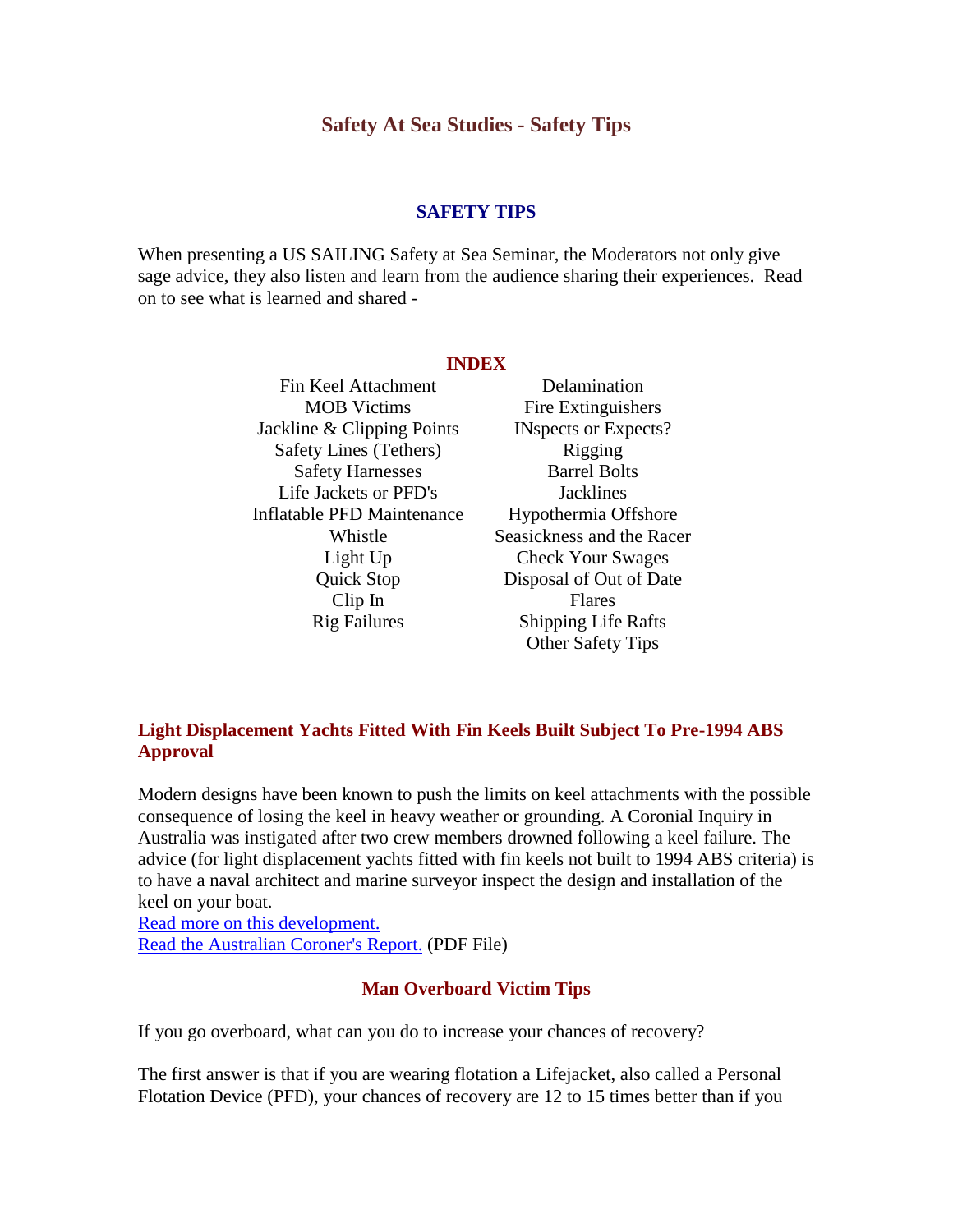don't have one on. That's an awesome fact!

If you aren't wearing flotation there are several things that you can do to improve your chances of being seen in the water and getting back aboard safely. A few of these hints are listed below:

- 1. Make sure you are seen and heard as you go over. Make yourself visible in the water.
- 2. Don't swim after the boat. Swim to any flotation that is thrown in the water.
- 3. Conserve energy. Don't shout. Blow a whistle, if you have one. Float in the HELP position.
- 4. Learn how to get into and fasten yourself into the MOB Recovery equipment on your boat.

# **MOB / VICTIM TIPS FOR THE PERSON IN THE WATER (PIW)**

- $\mathcal{E}$ Shout and try to attract attention as you are falling overboard.
- $\Phi$ Don't try to swim after the boat. Swim to any flotation that is thrown over instead.
- $\mathbb{Z}$ Try to make yourself visible (put hood up on foul weather gear, splash water around you, wave arms)
- $\sqrt[n]{\ }$ Don't shout needlessly. Blowing a whistle is more likely to be heard aboard the rescue vessel.
- $\ell$ Wait for the boat to circle and return to you.
- $\ell$  Look for the Lifesling and its retrieval/trailing line or a throw rope in the water.
- $\ell$ Keep clothing on, trapping air inside it if possible.
- $\mathcal{F}$ Get rid of heavy non-buoyant items including boots that fill with water.

# **LIFESLING**

- 1. If a Lifesling is used let the retrieval/trailing line slide through your hands until you reach the knots or bowline.
- 2. Put the Lifesling over your head and under you armpits
- 3. Clip together the two sides of the buckle next to each D ring, if you can find them.
- 4. If you are in the Lifesling and the boat starts to pull you through the water before it stops, TURN AROUND so that you will be towed backwards keeping the wake out of your face. This can be the most dangerous part of the whole procedure and must be avoided.
- 5. If the Lifesling is equipped with a thigh strap pull it down from the outer circumference of the sling to a point under your knees, adjusting it for comfort just before you are hoisted aboard.
- 6. Help the remaining crew get you aboard, if you can, but don't take the Lifesling off until you are on deck.

 $\mathbb{Z}$  If the boat misses you, or can't immediately find you, try to get to anything that floats like a cushion, MOB Pole or MOM, if you see one. You become more visible to those left on the boat when you do this.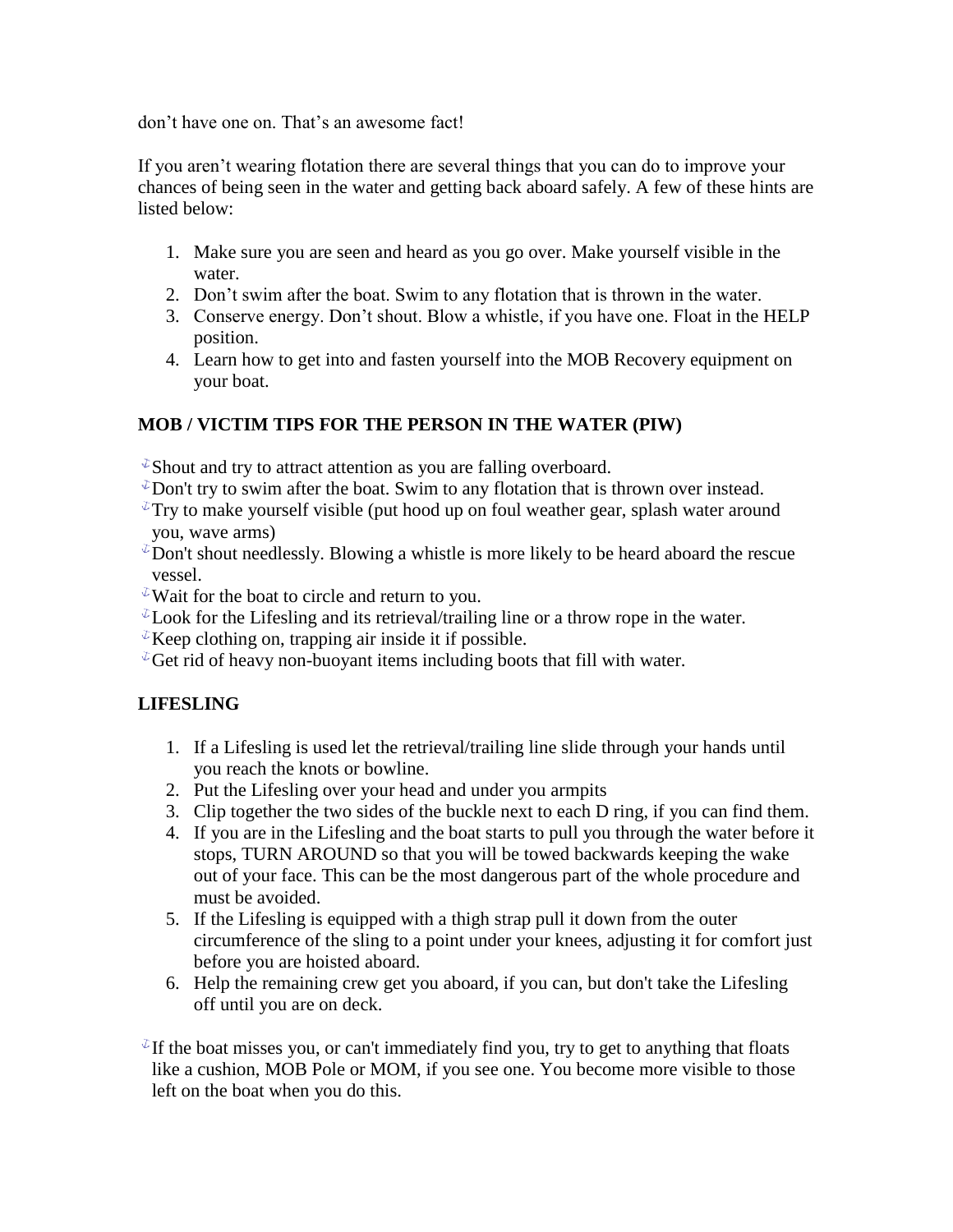- $\mathcal{F}_{\mathbf{G}}$ Get into any horseshoe or MOM and clip the two sides together, if it has clips.
- $\mathbb{Z}$ If you can't reach any flotation and you have to wait to be rescued, assume the Heat Escape Lessening Posture (HELP) as much as possible. Keep a hat on, your head out of the water, arms against your sides and across your chest and PFD, and your lower legs crossed, knees together and raised as the seas permit.
- Use signaling devices that you might have in your jacket (signal mirror, flares, flashlight)
- ${}^{\circ}$ At night, activate a personal strobe, if you have one, and leave it on until the rescue boat makes its approach to pick you up. At that point turn the strobe off and an incandescent light on, if you have one, so that the strobe flashes do not disorient or temporarily blind the helmsman.
- $\ell$ Recognize that hypothermia will cause you to stumble, fumble and mumble within minutes of entering the water. Your fine motor skills will be reduced and you will begin to shiver. This is why you should get attached to flotation as soon as possible and let people help you get back aboard.
- $\mathcal{F}$  For more information about the Lifesling see [Lifesling Owner's Preparation Guide.](http://www.ussailing.org/safety/Studies/2001_bc1.asp)

## **Jackstays (Jacklines), Clipping Points and Static Safety Lines**

**A. Jacklines** must be attached to through-bolted or welded deck plates on the port and starboard sides of the center line. They must provide secure attachments for safety harness tethers on each racing sailboat in Category 0, 1, 2, and 3 monohull and multihull races. These lines must be made of uncoated stainless steel wire or webbing of equivalent strength. Multihulls should have at least two jacklines fitted on the underside in case of inversion.

**B. Clipping Points** for harness tethers must be attached to through-bolted or welded deck plates or other strong anchorage points adjacent to stations such as the helm, sheet winches, and masts, where crew members work for long periods. Two-thirds of the crew must be able to be clipped onto clipping points simultaneously, without depending on jacklines.

**C. Static Safety Lines** together with jacklines and clipping points must enable crew to clip on before coming onto deck and unclip after going below. While continuously clipped on, crew must be able to move readily between working areas and in cockpit(s), including being able to cross the deck athwart ships, with a minimum of clipping and unclipping.

For the complete wording of jackstays, clipping points and static lines requirements and recommendations see Special Regulation 4.04 with the US SAILING Prescription copied below from the 2002- 2003 Special Regulations (Helpful hints and recommendations for the rigging and use of jackstays are also included below).

### **4.04 Jackstays, clipping points and static safety lines**

4.04.1 The following shall be provided: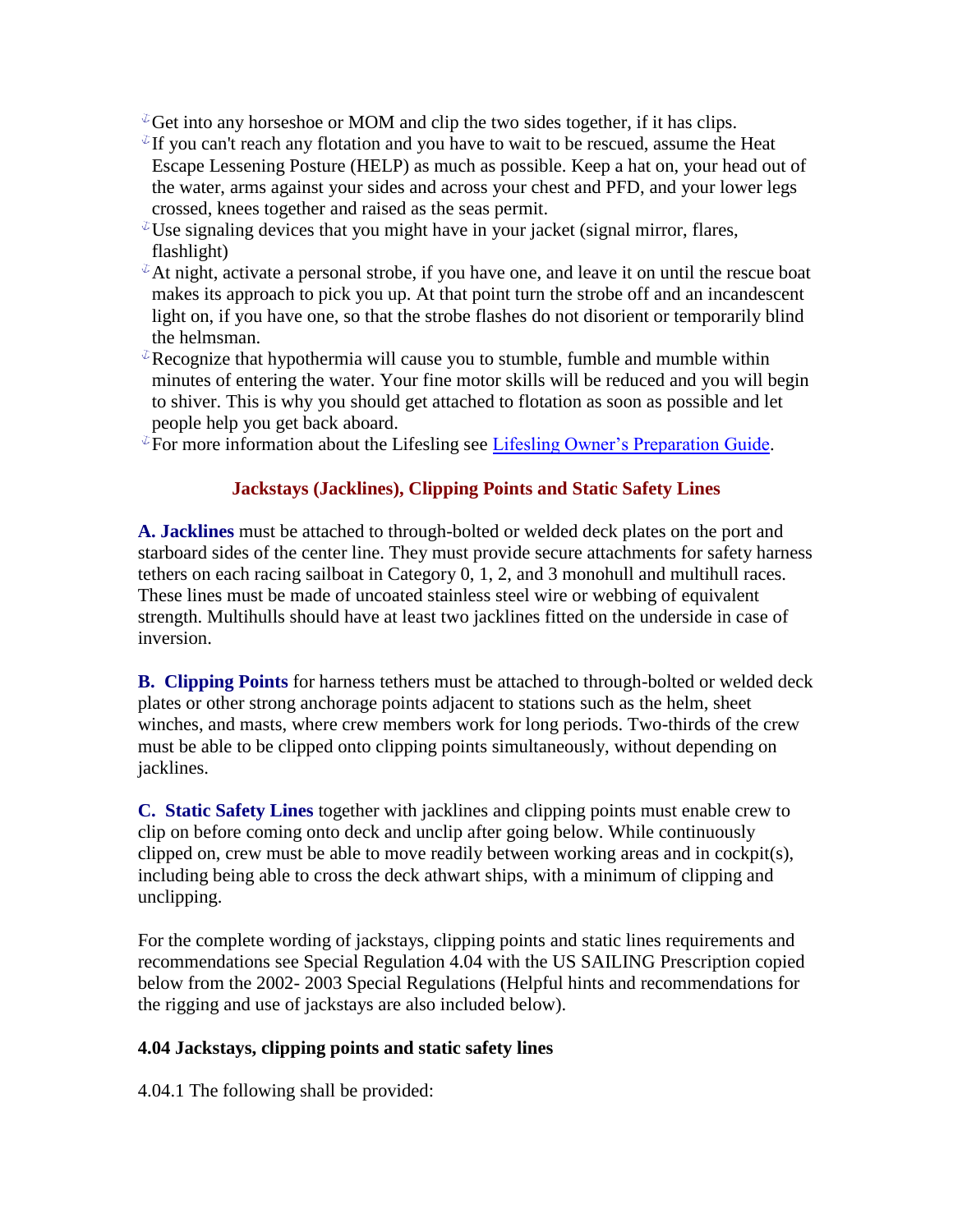a) Jackstays:

i attached to through-bolted or welded deck plates or other suitable and strong anchorage fitted on deck, port and starboard of the yacht's center line to provide secure attachments for safety harness

ii comprising stainless steel 1X19 wire of minimum diameter 5 mm (3/26 in), or webbing of equivalent strength. (20kN – 2040 kgf or 4500 lbf breaking strain webbing is recommended)

# *US SAILING prescribes that wire jackstays may be of configurations other than 1X19.*

iii which, when made from stainless steel wire installed on or after 1/99 shall be uncoated and used without any sleeving

iv at least two of which should be fitted on the underside of a multihull in case of inversion.

4.04.2 Clipping points:

a) attached to through-bolted or welded deck plates or other suitable and strong anchorage points adjacent to stations such as the helm, sheet winches and masts, where crew members work for long periods.

b) which, together with jackstays and static safety lines shall enable a crew member:

i to clip on before coming on deck and unclip after going below

ii whilst continuously clipped on, to move readily between the working areas on deck and in the cockpit(s), including being able to cross the deck amidships, with the minimum of clipping and unclipping operations

c) to enable two-thirds of the crew to be simultaneously clipped on without depending on jackstays

d) in a trimaran with a rudder on the outrigger, adequate clipping points that are not part of the deck gear or the steering mechanism, in order that the steering mechanism can be reached by a crew member whilst clipped on.

## *e) Warning – U bolts as clipping points – see 5.02.1 (a)*

## ADDITIONAL INFORMATION ABOUT JACKLINES AND CLIPPING POINTS

Special Regulation 5.02.1 (a) warns that it is possible for a plain snaphook to disengage from a U-bolt if the hook is rotated under load at right angles to the axis of the U-bolt or clipping point. For this reason the use of snaphooks with positive locking devices is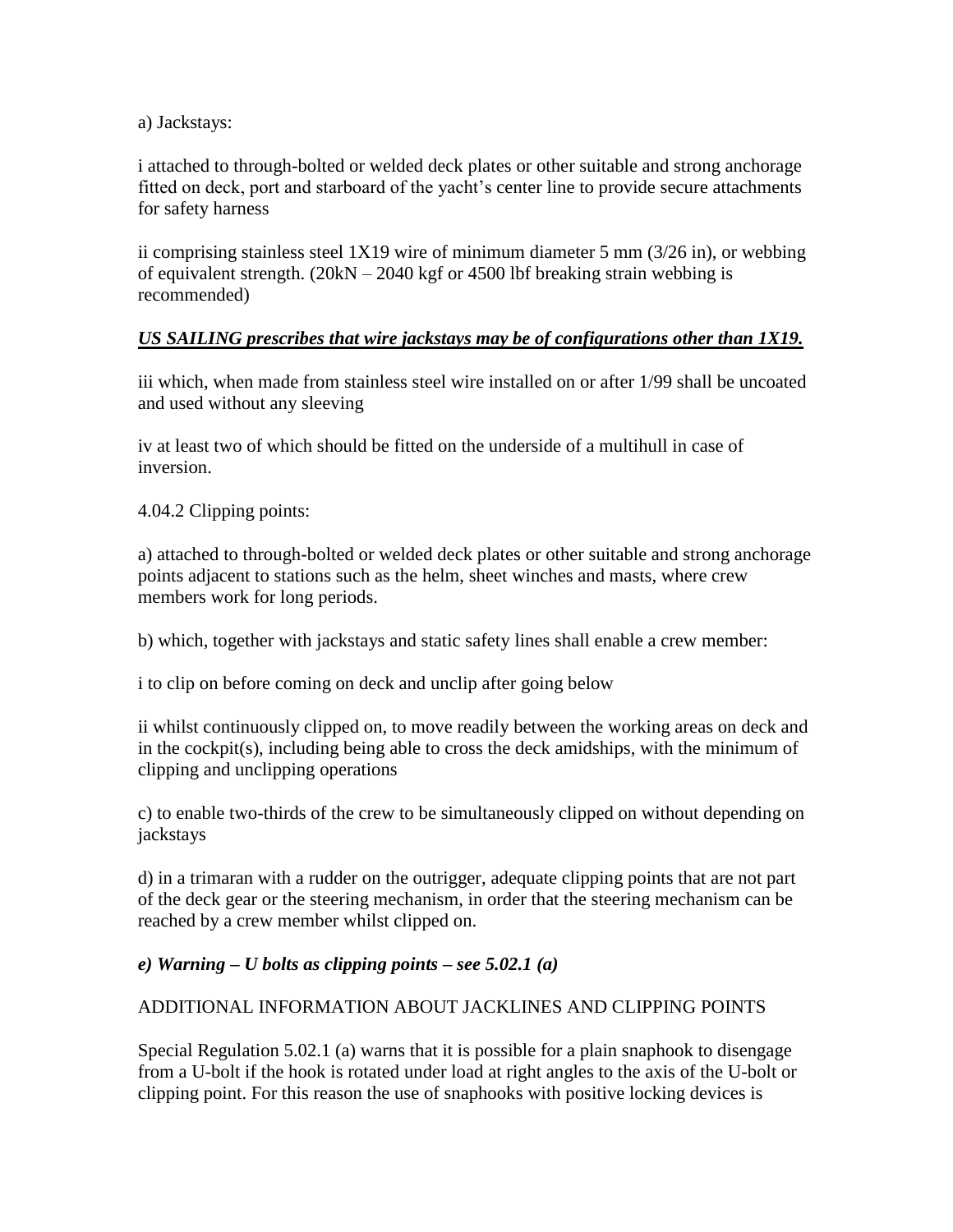strongly recommended on all Jacklines and Clipping Points.

# JACKLINE DISCUSSION

There are two significantly different schools of thought on how jacklines should be used. One is that they should be taut and act as a 'third leg' to steady a person moving along deck while holding their tether tightly in hand. The other is that the Jackline and tether are there to catch a person should they fall. The Special Regulations allow both styles of jacklines, so it becomes an owner's choice.

There is also an ongoing discussion whether the amount of stretch in webbing jacklines (estimated by some to be 20%) is dangerous? An overboard person attached to a webbing jackline could very well wind up being towed astern if the jackline stretches and the tether attached to it is full length (6ft). Some have suggested that this could be prevented or reduced by attaching the after end of the jackline at least 6 feet forward of the transom. Another discussion that favors webbing over wire jacklines is that webbing is generally a contrasting color and it does not roll under foot.

Webbing jacklines are prone to more chafing and sun/UV damage than wire. Some race organizers allow line instead of webbing as long as it has a breaking strength of 4500 lb or greater. Others will not accept nylon jacklines of any type. One, (Sydney Hobart) requires that the jacklines be made of 12 mm low/no stretch spectra material. A possible compromise that might be acceptable to race organizers is to insert a low/no stretch line inside the tubing of a webbing jackline.

# **Safety Lines (Tethers)**

The ISAF Special Regulations state that each crew member aboard a racing sailboat is required to have a safety line (tether) not more than 2m (6 ft) long with a snaphook at each end in Category 0, 1, 2, and 3 monohull and multihull races. In addition to this, at least 30% of each crew is to be provided with either a short safety line (tether) not more than 1 m (3 ft) long or a mid-point snaphook on their longer safety line (tether).

Any safety line (tether) purchased after January 2001 should have a colored flag embedded in its stitching to indicate if the safety line has been overloaded.

Other strong recommendations given in the Special Regulations include:

- A. Have static safety lines (tethers) securely fastened at work stations (e.g. near the mast and helm).
- B. Have a contrasting color in the stitching to make it easier to detect wear and damage.
- C. Use only snaphooks with positive locking devices at the boat end of safety lines (tethers) that will not self-release when twisted around an attachment point.
- D. Have a snap shackle at the body end of the safety line (tether) that can be released under load.
- E. Carrying a personal knife that can be used to cut the safety line (tether) in an emergency.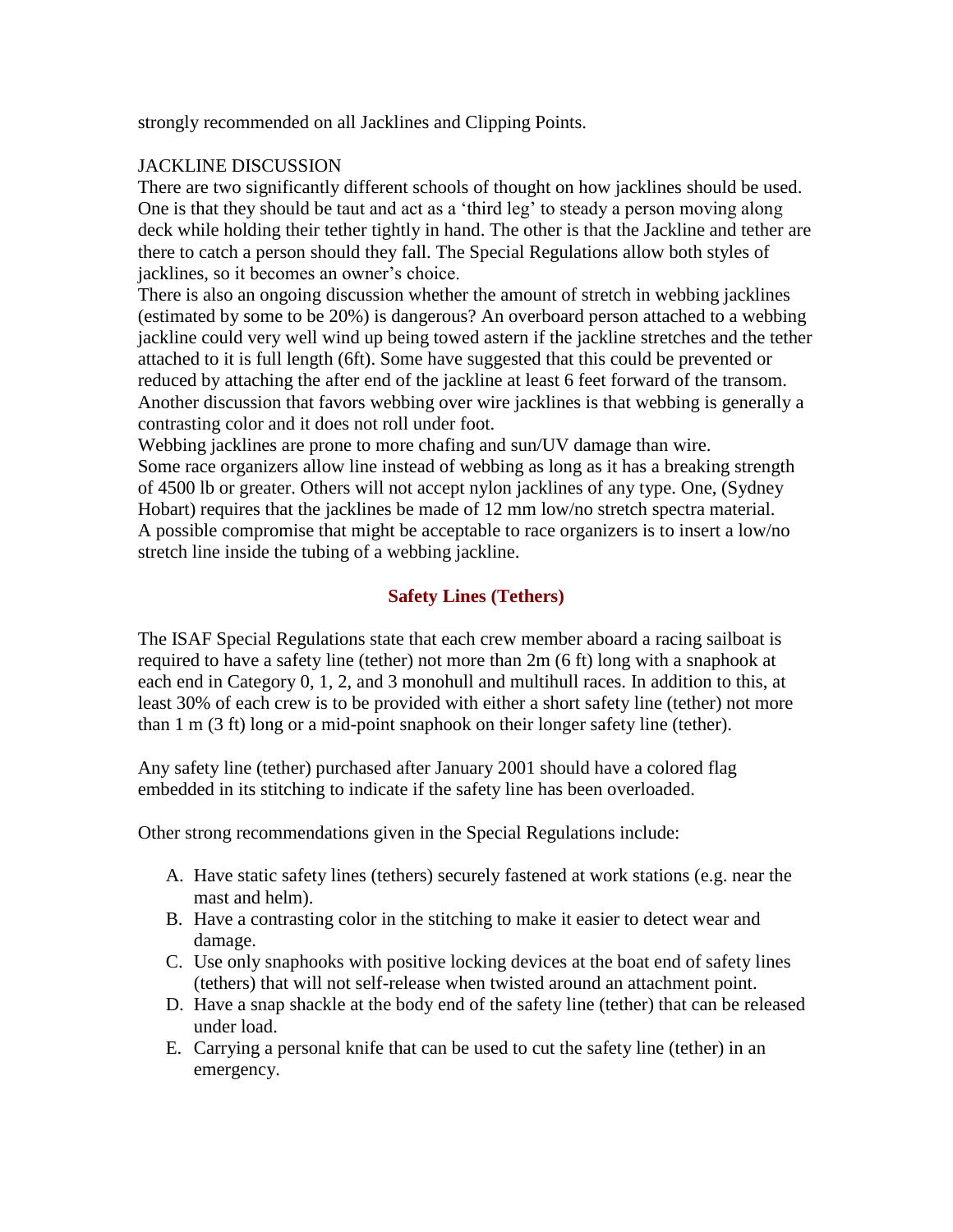For the complete wording of Harness and Safety Line (Tether) requirements and recommendations see ISAF Special Regulation 5.02 with the US SAILING Prescription copied below from the 2002- 2003 Special Regulations.

Also below see the definition of "snaphook" and the results of a 1998 test where 47% of the tethers tested failed PLUS several helpful hints for the care and use of Safety Lines (Tethers).

# **5.02 Safety harness and safety lines (tethers)**

**5.02.1** Each crew member shall have a safety harness, and safety line not more than 2m (6 ft) long with a snaphook at each end and:

*a) Warning it is possible for a plain snaphook to disengage from a U-bolt if the hook is rotated under load at right-angles to the axis of the U-bolt. For this reason the use of snaphooks with positive locking devices is strongly recommended.*

**5.02.2** At least 30% of the crew shall each, in addition to the above be provided with either:-

- a. a safety line not more than 1m (3 ft) long, or
- b. a mid-point snaphook on an existing 2m (6 ft) safety line

**5.02.3** A safety line purchased in 1/01 or later should have a coloured flag embedded in the stitching, to indicate an overload. A line which has been overloaded shall be replaced as a matter of urgency.

**5.02.4** A crew member's harness and lifejacket shall be compatible.

**5.02.5** It is strongly recommended that:

- a. a harness and safety line should comply with EN 1095 (ISO 12401) or near equivalent
- b. static safety lines should be securely fastened at work stations
- c. a harness should be fitted with a crotch strap or thigh straps
- d. to draw attention to wear and damage, stitching on harness and safety lines should be of a colour contrasting strongly with the surrounding material
- e. snaphooks should be of the type which will not self-release from a U-bolt (5.02.1 (a)) and which can be easily released under load (crew members are reminded that a personal knife may free them from a safety line in emergency)
- f. a crew member before a race should adjust a harness to fit then retain that harness for the duration of the race

# *US SAILING prescribes that the safety harness may be integrated with an inflatable*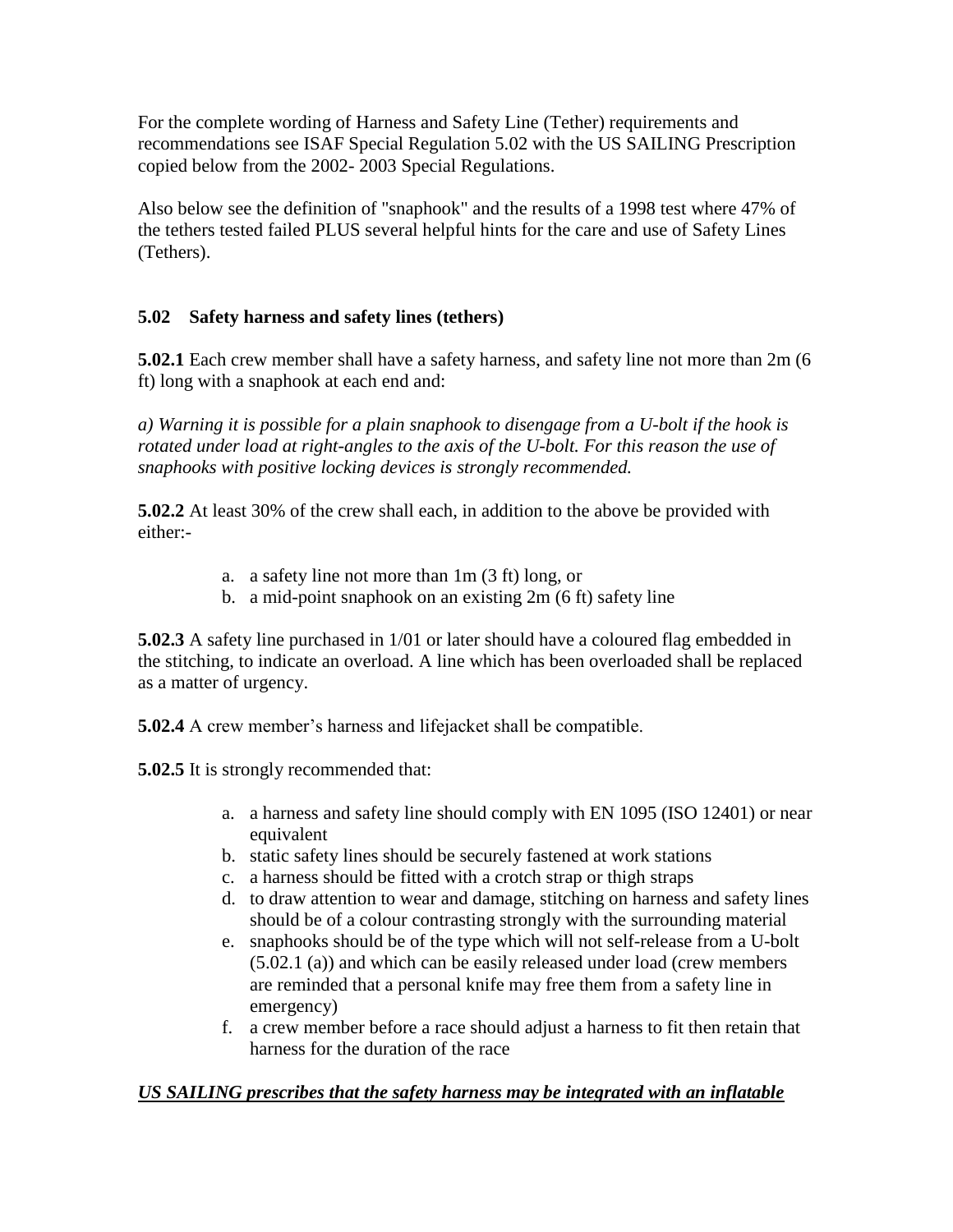*personal floatation device (see 5.01) and recommends that such devices be employed whenever conditions warrant, and always in rough weather, on cold water, or at night, or under conditions of reduced visibility or when sailing short-handed.*

# **EXPLANATION OF TETHER COMPONENTS:**

**Snap Shackle** – Easy to release under load, but can be released accidentally if the lanyard is pulled. Best suited for the harness end of the tether.

**Snap Hook** – Easy to attach, difficult to detach under load, and can become undone accidentally if used on U-shaped pad eyes. Not a favorite.

**Gibb Snap Hook** – Double action gate keeps the snap attached until you press both gates in succession. Very Secure. Hard to release under load.

**Wichard safety hook** – Relatively secure design makes it difficult for this safety hook to come undone until both backside and gate are squeezed simultaneously.

**Double tethers** – Enable you to remain attached as you move about the boat. You can also attach both at the same time for additional security.

**Elastic tethers** – Length of shock cord inside the webbing, causing them to retract to about 3 ft when not under tension, and stay out from underfoot.

[1999 HARNESS AND TETHER STUDY:](http://www.ussailing.org/safety/H&T/harness_study.asp) This study, conducted by the Sailing Foundation of Seattle, consisted of an in the water test to determine towing characteristics, a static test to determine comfort and ease of use, and a dynamic load test to ascertain compliance with the Special Regulations. Harnesses were also evaluated for desirable features such as reflective tape, stitching, quick release capability, and general quality.

The dynamic testing yielded the most noteworthy results. 8% of the harnesses failed the test (one a prototype), while fully 47% of the tethers failed the test.

See the [1999 HARNESS AND TETHER STUDY](http://www.ussailing.org/safety/H&T/harness_study.asp) for a complete copy of this study, including a list of those harnesses and tethers that failed the test.

# **HINTS ON CARE AND USE OF TETHERS**

When wearing a harness and using a safety line or tether:

- 1. Never unhook a shipmate's tether unless he/she asks you to do so. Unhook your own and move it if you must move past a shipmate along the jackline.
- 2. Always attach a tether with the gate side up when attaching to a jackline.
- 3. Always hook on below decks before climbing through a companionway to go topside.
- 4. Never unhook before climbing below. Wait until you get below then reach back up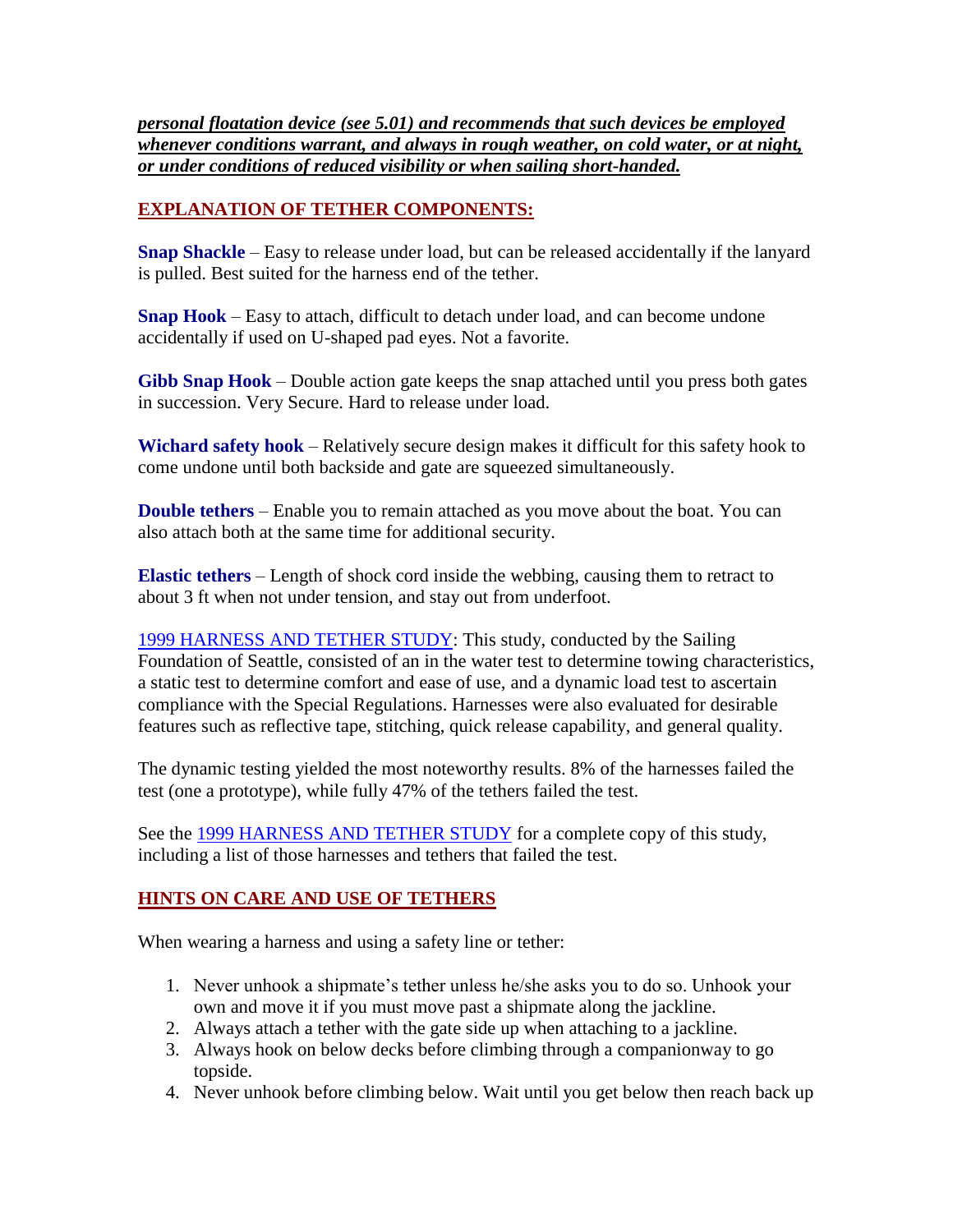to unhook.

- 5. Consider wearing two tethers when steering in heavy weather, one hooked on each side of the helm.
- 6. NEVER, ever hook a tether onto a lifeline.
- 7. Never hook a tether onto a steering pedestal or pedestal guard. (they are not often strong enough)
- 8. Check your tether frequently for worn webbing and broken stitches.
- 9. A tether which has been overloaded (just once) must be replaced as a matter of urgency.
- 10. After using a tether and harness on a passage rinse them off with fresh water and let them dry thoroughly before storing them in a clean, dry place.

## **Safety Harnesses**

The Offshore Special Regulations state that each crew member aboard a racing sailboat is required to have a safety harness in Category 0, 1, 2, and 3 monohull and multihull races. Safety harnesses must be compatible with each crew member's Personal Floatation Device (PFD). In the US, the safety harness may be integrated with a personal floatation device, including an inflatable PFD. It is strongly recommended that harnesses be fitted with a crotch strap or thigh straps and that the stitching on harnesses be of a contrasting color so that wear and damage can easily be spotted. Every crew member should adjust their harness to fit before each race and keep that harness for the duration of the race. Safety harnesses should be worn whenever conditions warrant, and always in rough weather, on cold water, or at night, or under conditions of reduced visibility and when sailing short-handed.

For the complete wording of Harness and Safety Line (Tether) requirements and recommendations see Special Regulation 5.02 with the US SAILING Prescription copied below from the 2002 - 2003 Special Regulations plus several helpful hints for the care and use of Harnesses.

## **5.02 Safety harness and safety lines (tethers)**

**5.02.1** Each crew member shall have a safety harness, and safety line not more than 2m (6 ft) long with a snaphook at each end and:

*a) Warning it is possible for a plain snaphook to disengage from a U-bolt if the hook is rotated under load at right-angles to the axis of the U-bolt. For this reason the use of snaphooks with positive locking devices is strongly recommended.*

**5.02.2** At least 30% of the crew shall each, in addition to the above be provided with either:-

- a. a safety line not more than 1m (3 ft) long, or
- b. a mid-point snaphook on an existing 2m (6 ft) safety line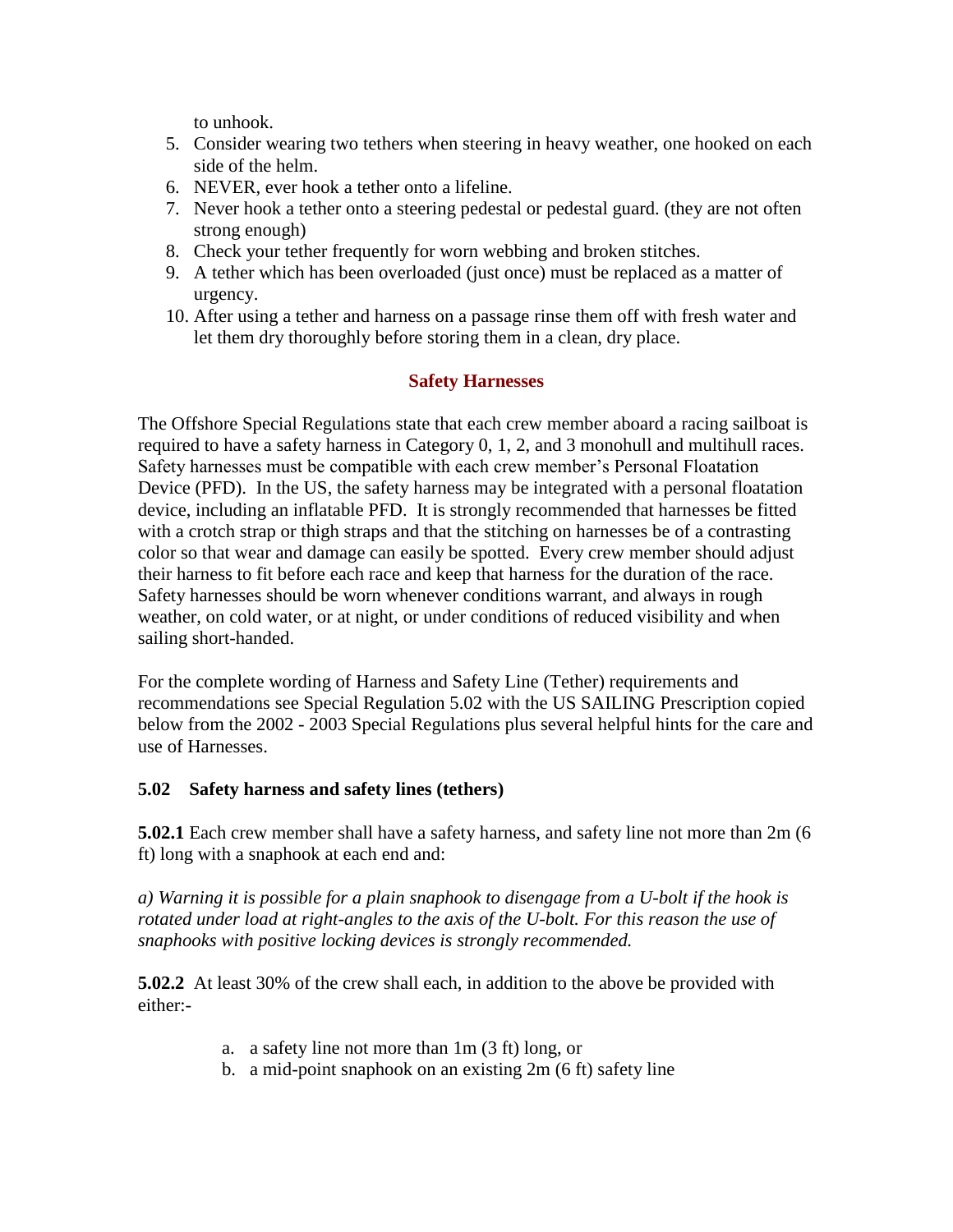**5.02.3** A safety line purchased in 1/01 or later should have a coloured flag embedded in the stitching, to indicate an overload. A line which has been overloaded shall be replaced as a matter of urgency.

**5.02.4** A crew member's harness and lifejacket shall be compatible.

**5.02.5** It is strongly recommended that:

- a. a harness and safety line should comply with EN 1095 (ISO 12401) or near equivalent
- b. static safety lines should be securely fastened at work stations
- c. a harness should be fitted with a crotch strap or thigh straps
- d. to draw attention to wear and damage, stitching on harness and safety lines should be of a colour contrasting strongly with the surrounding material
- e. snaphooks should be of the type which will not self-release from a U-bolt (5.02.1 (a)) and which can be easily released under load (crew members are reminded that a personal knife may free them from a safety line in emergency)
- f. a crew member before a race should adjust a harness to fit then retain that harness for the duration of the race

*US SAILING prescribes that the safety harness may be integrated with an inflatable personal floatation device (see 5.01) and recommends that such devices be employed whenever conditions warrant, and always in rough weather, on cold water, or at night, or under conditions of reduced visibility or when sailing short-handed.*

# **ADDITIONAL INFORMATION ABOUT HARNESSES**

- **1.** In many cases, harnesses should be the first line of defense; they may be more important than PFD's in saving lives.
- **2.** Harnesses are probably underused, especially in near-shore situations. Oceanic and especially single handed racers understand their value, but it doesn't matter how far from shore you are ...
- **3.** Keep your harness handy. One boat requires that a crew member's harness is stowed in one of his or her sea boots when not in use. Another provides a string hammock above each bunk for ready stowage of personal safety gear.
- **4.** "Safety harnesses should be worn whenever conditions warrant" is the governing advice.
- **5.** US SAILING's SAS Committee is studying use and advisories re. harnesses. Your input will be helpful.

Contact any member of the **SAS Committee** or E-mail the Temporary Chairman **Bruce** [Eissner](mailto:beissner@polarcove.com) with your comments.

The 23 October 2002 edition of the E-mail newsletter OFFSHORE NEWS made the following announcement: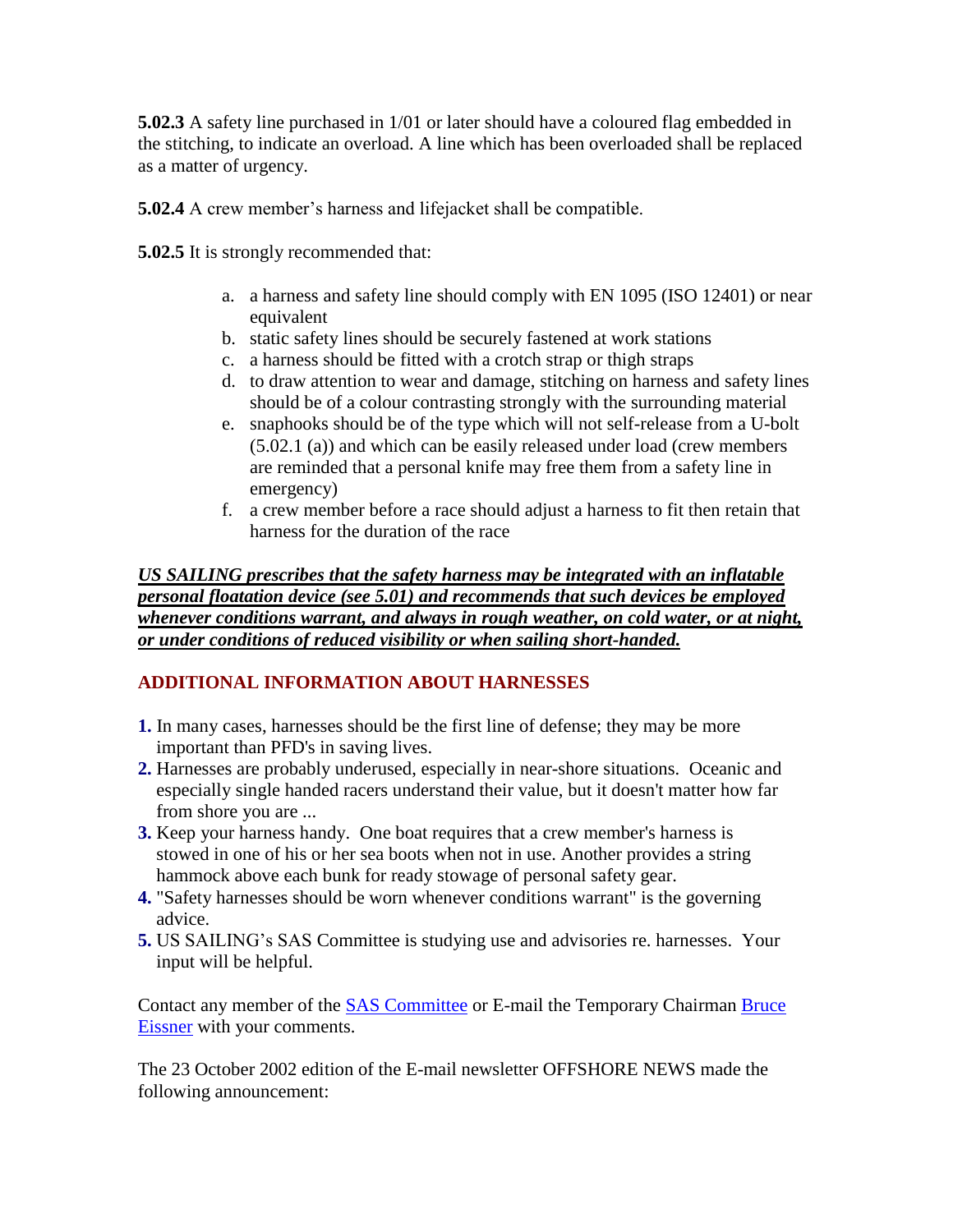"The Safety at Sea Committee has opened the discussion to identify what course of action US SAILING should take to best serve and guide Offshore racing. Currently there is a US Prescription *recommendation* in the ISAF Special Regulations Governing Offshore and Oceanic Racing that defines situations and conditions that should warrant the use of PFD's and harnesses. The committee plans to review the current wording. The revised prescription will be circulated among the Offshore racing community to solicit input on content and whether it should be a mandatory or a recommended statement. Current text can be found in section 5.02.5 (f). The revision will be announced and reported at [www.ussailing.org](http://www.ussailing.org/) and in the E-mail newsletter Offshore News."

## **LIFEJACKETS OR PFD'S**

LIFEJACKETS or PFD's (Personal Floatation Devices)

The Offshore Special Regulations state that each person aboard a racing boat in the US is required to have a lifejacket equipped with a whistle, reflective tape, and marked with either the yacht's, or the wearer's name. Lifejackets must be compatible with harnesses and, if it is an inflatable, it must be regularly checked for air retention, A light, crotch (or thigh) strap(s) and a face splash guard are all recommended as well as buoyancy (greater than 150 N buoyancy) to float an unconscious person face up.

In the US PFD requirements can be met with a USCG Type 1 PFD, or an Inflatable PFD for Category 1, 2, and 3 races and a Type III PFD for category 4 races.

All crew members on deck must wear a PFD at the start and finish of a race and at all times until the captain of the boat relaxes the regulation during the race. This requirement assures every crew member that their lifejacket is fitted properly and that they know where it is during the race, should they need it.

For the complete wording of the **2002-2003 requirements** see Special Regulation 5.01 with US SAILING Prescriptions and Special Regulations 4.17 and 4.18, copied below.

### **5.01 Lifejacket**

**5.01.1** Each crew member shall have a lifejacket as follows:

- a. equipped with a whistle
- b. fitted with marine grade retro-reflective material (4.18)
- c. compatible with the wearer's safety harness
- d. if inflatable, regularly checked for air retention
- e. clearly marked with the yacht's or wearer's name

**5.01.2** It is strongly recommended that a lifejacket has:-

a. a lifejacket light in accordance with SOLAS LSA code 2.2.3 (white > 0.75 candelas, > 8 hours)

b. 150n/35lbs buoyancy, arranged to securely suspend an unconscious man face upwards at approximately 45 degrees to the water surface – in accordance with EN 396 or near equivalent.

c. A crotch strap or thigh straps

d. A splashguard. See EN 394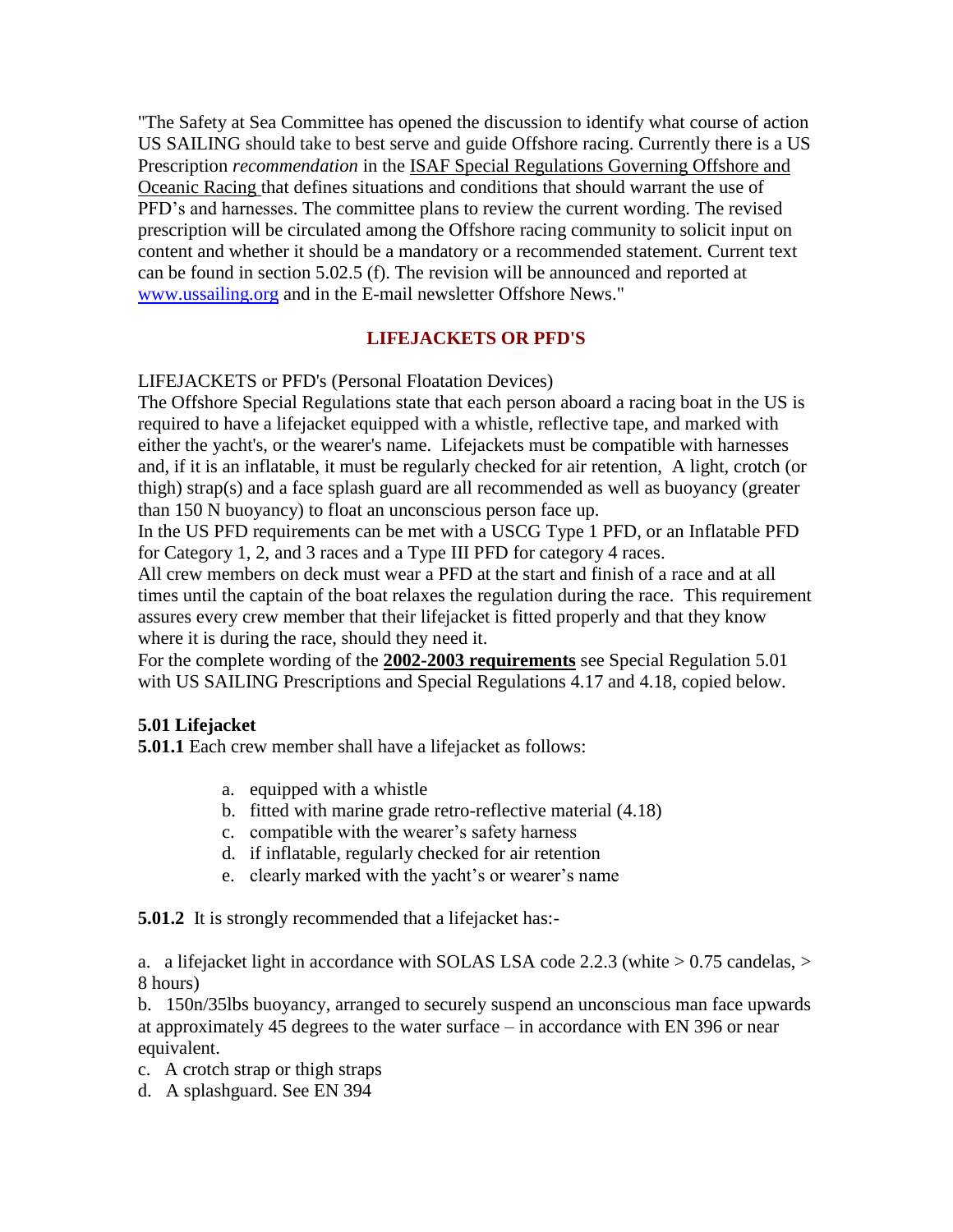*US SAILING prescribes for categories 0, 1, 2, 3 either a Tyoe 1 U.S. Coast Guard approved personal floatation device or an inflatable personal floatation device meeting the definition in the above paragraph and manufactured to either British national or European Community standards. A light should be fitted and a crotch strap is recommended on each lifejacket. Each inflatable device should be inflated and inspected annually. Service dates shall be marked on the floatation devices. This inflatable device may be integrated with a safety harness (see 5.02)*

*US SAILING prescribes for Category 4 lifejackets as above or U.S. Coast Guard approved Type III personal floatation devices.*

*US SAILING prescribes that all personnel on deck shall wear personal floatation while starting and finishing without exception, and at all other times except when the Captain of the boat directs that it may be set aside.*

*US SAILING note: As is true of all of these regulations, the prescriptions above do not necessarily replace the requirements of other governing authorities.*

## **4.17 Yacht's name**

Yacht's name shall be on miscellaneous buoyant equipment, such as lifejackets, oars, cushions, lifebuoys, and lifeslings, etc.

## **4.18 Marine grade retro-reflective material**

**4.18.1** Marine grade retro-reflective material shall be fitted to lifebuoys, lifeslings and lifejackets.

# **[INFLATABLE PFD MAINTENANCE](http://www.ussailing.org/safety/Studies/safety_tips_2.asp#PFD)**

How do you know if your inflatable Personal Floatation Device is working? Every inflatable has an Owner's Manual that describes a visual inspection of the inflator and the CO2 cylinder before each use. In addition, each inflatable should be blown up annually and leak tested overnight. If it has an automatic inflator, the water-sensitive bobbin should be replaced annually as well. A record of this maintenance should be marked on every inflatable.

*WE ARE SEEING FAILURES OF THESE PFD's AS THEY AGE AND ARE BEING ROUTINELY WORN.* Become a survivor not a statistic by checking your own safety gear.

### **PFD OWNER's MANUAL**

Each inflatable Personal Flotation Device (PFD) is sold with an Owner's Manual that describes the following items:

Approval Conditions and Carriage Requirements. Most inflatable PFD's that have USCG<br>approval are Time M because the state of approval are Type V because they are approved only when worn. When inflated they have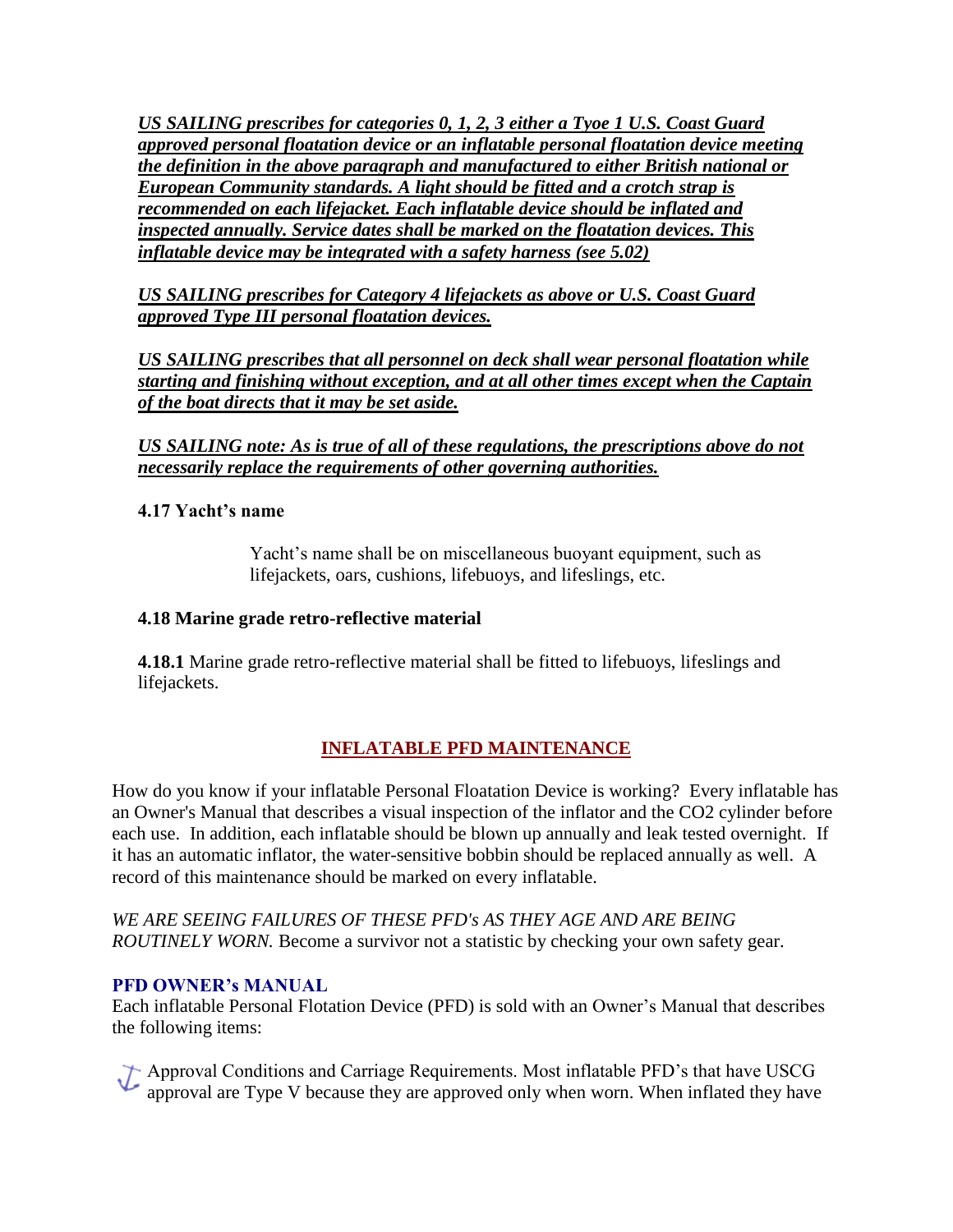Type II performance.

Instructions for Use. "It's Mandatory that the User Check the Status of the CO2 Inflator and the CO2 Cylinder Before Each Outing".

- Donning Instructions, Safety Harness Instructions, Inflation and Deflation, Care and<br>Maintenance Rearming Instructions, F. 11.
	- Maintenance, Rearming Instructions, Folding Instructions, and Testing Instructions are all included too.
- If you do not have an Owner's Manual for your Inflatable PFD you should get one from the manufacturer for your specific model manufacturer for your specific model.

# **HOW TO VISUALLY INSPECT AND LEAK TEST YOUR PFD**

To check for leaks, remove the CO2 cylinder, orally inflate the device until firm and leave overnight. The PFD should still be firm in the morning. This leakage test should be performed at the beginning of the boating season and at least every two months thereafter if you are a light user, and more often if you are a heavy user. After this test deflate, and rearm the inflator. Then fold your PFD in accordance with the folding instructions in your Owner's Manual.

## **ANNUAL TEST RECORD**

US SAILING Prescription to the ISAF Special Regulations Governing Offshore and Oceanic Racing (Special Reg 5.01.2) states the "Each inflatable device should be inflated and inspected annually. Service dates shall be marked on the floatation devices. The inflatable device may be integrated with a safety harness."

# **INFLATABLE PFD CHECKLIST. When preparing for an outing, ask yourself:**

- Have I checked the status of the inflator and made sure that the CO2 cylinder is not
- punctured? Check both before each outing.
- Is it armed in the appropriate mode for this outing?
- Have I checked my inflatable PFD for leaks I the last two months?
- Do I have the right PFD for this activity?
- How does my PFD work in the water? Have I tested it this season?
- Do I have the right size PFD for each person (according to the label) and do they fit snugly?
- Have I checked my other inflatable PFD's in the same manner in which I checked my own?

## **WHISTLE**

John Bonds recently sent me a Storm (TM) Safety Whistle, which claims to be the "world's loudest whistle" that "works in wind and water." It is certainly loud, and at around \$4 with the lanyard, it's an inexpensive but thoughtful safety device for a gift.

# **LIGHT UP**

The key factor in finding a victim in the water is visibility. Get some reflective tape for and put it on your outer garments for sailing. Take a look at the inexpensive chemical light tubes or at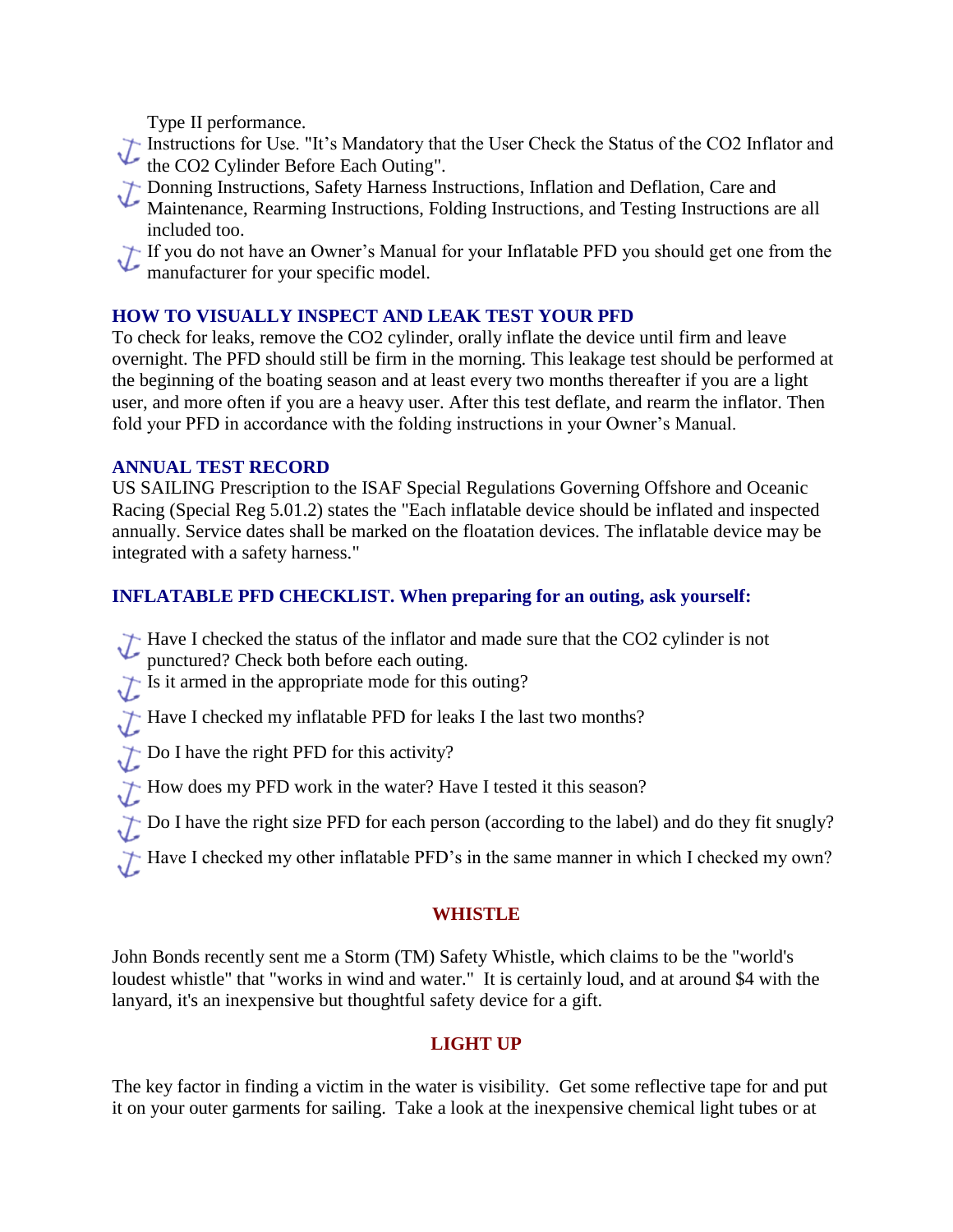the personal flashlights that clip to a jacket. (Be careful about personal strobes that can blind the rescuers, look for combination strobe with a switch to steady light).

### **QUICK STOP**

Do you know about the Quick Stop? If you don't know this essential life saving maneuver cold, or don't practice it regularly, make Quick Stop a part of your sailing day (you'll find it in the *International Sailing Federation Special regulations Governing Offshore and Oceanic Racing for 2002-2003 including US SAILING Prescriptions*).

#### **CLIP IN**

Safety harnesses, with specifications described in an Appendix to the "*International Sailing Federation Special regulations Governing Offshore and Oceanic Racing for 2002-2003 including US SAILING Prescriptions*," are the essential piece of personal safety equipment. Buy one for yourself or for a friend, and carry it with you whenever you're aboard a boat. Most of all, wear it and be prepared to clip in whenever conditions warrant.

#### **RIG FAILURES**

There has been an incidence of failures of upper diagonal shrouds in deeply-reefed boats sailing in ocean conditions. When mainsails are reefed, the diagonals essentially become the mast's upper shrouds. This increased demand, combined with the shock loading that can occur in ocean wave conditions, may account for a number of the failures that have been reported. We would appreciate hearing about other experiences with modern rig failures, and we advise that sailors should be judicious in reviewing the strengths of upper diagonal shrouds and their attachments.

#### **DELAMINATION**

There are continuing reports of delamination of composite construction hulls. It is especially important for sailors as consumers to understand that the composite construction process involves not only specifying the proper materials for the components or layers of the composites, but also ensuring that those materials (some of which are complex chemicals) meet strict qualitycontrol standards, and that the composite building process must follow a strict timing schedule in order to achieve the inter-laminate bonds that are required for a proper hull. The finest hull, built of any material, may be subject to damage or degradation. Because delamination is a special concern for composite-construction hulls, some sailors have asked their builders for "delamination repair kits," an idea that seems to have merit.

### **FIRE EXTINGUISHERS**

The best fire extinguisher on your boat is still Halon. Since it is a CFC, which harms the ozone layer, it has not been in manufacture since 1993. As a result, extinguisher manufacturers stockpiled the substance, which should allow them to provide refilling service for several years. Halon doesn't require refilling if the seals and pressure fittings remain intact, so if you have a good unit it need be only inspected annually for safety. For those who feel that Halon use is too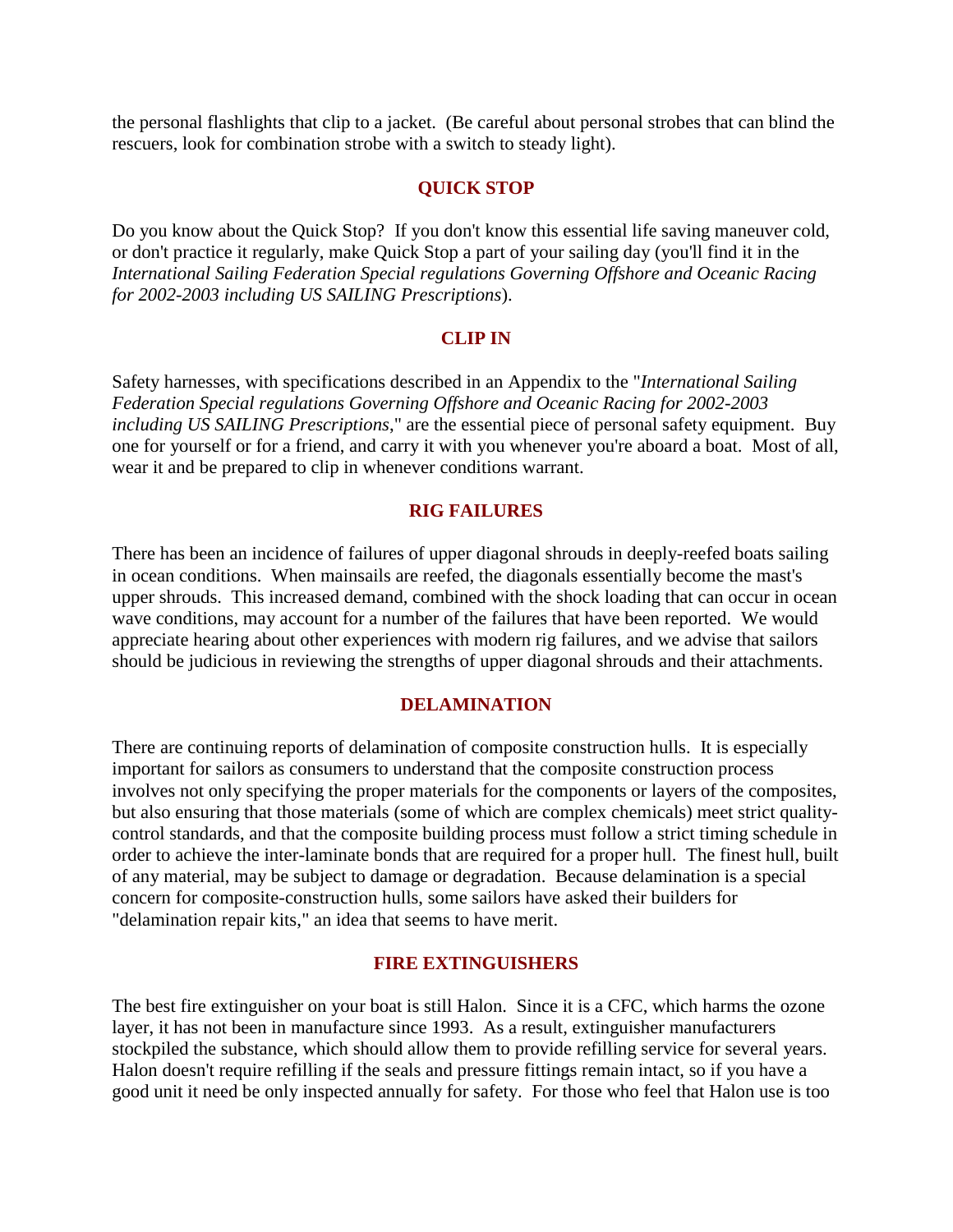detrimental to the environment, most experts will point out that toxins released by your boat burning out of control will harm it more. Nothing works as well as Halon in an automatic engine room installation. It disrupts the combustion process itself at the molecular level and is spectacularly effective. If you don't want to use Halon, the dry powder units are pretty good. They just make a terrible mess. If you use them on electrical panels, it usually destroys them.  $CO<sub>2</sub>$  is the standard substance for electrical fires, but it only displaces oxygen, and the fire will re-flash as soon as oxygen returns.

Industry is working hard on finding a good replacement for Halon, but it is not here yet. So keep what you've got, don't discharge it for training and have extinguishers inspected annually. If you've got dry powder units, you may want to try them on a yard fire or something similar to see how they work and how long they will work for you.

Generally a 2-lb. unit will give you two-seconds of solid bursts at the fire, which should be aimed at the base of the fire.

Placement of extinguishers is important too. Put them where they can be used to fight the most likely locations of fire. I like an extinguisher in the cockpit when the stove is being used. It can be under a cockpit lid, but if there's a problem in the galley, it will likely be fought from the cockpit. Another needs to be forward, so that people up there can use it to fight their way out of the boat in the event of a big fire.

#### **"SON, YOU GETS WHAT YOU INSPECTS, NOT WHAT YOU EXPECTS"** by Captain John B. Bonds

One of my early Executive Officers gave me this advice when I was a young officer. My division had not completed their assigned cleaning tasks, and I had trusted my petty officers to make sure it was done as directed. It was a painful lesson, administered with the usual Navy colorful language, and not to be forgotten.

It applies equally well to our own boats. The Safety Seminars are full of stories of disaster, or at least misadventure, which have as their ultimate parent an EXpectation that some critical work was done correctly. Quite famous people have lost boats because they "sprang a leak somewhere..." The owner simply didn't know where the through-hulls were located, so he could check them one-by-one before the cabin was awash. When the pumps clogged or the batteries shorted, the boat was abandoned to the seas. Incredible? Do you know where each of your hull penetrations is located? Does the valve work easily? Does it actually work? (Some early production boats had common plumbing gate valves fitted, which turn quite well but don't do anything to stop water coming in.) Is there a soft wooden plug adjacent to it, ready for instant use? Are all your hoses in good shape, and fitted with two hose clamps? When did you last check them?

Are your batteries securely fastened, and in a box to contain acid in the case of a knockdown? What will happen to your cabin if you invert? My "racing boat" came with an icebox lid held down solely by gravity. It weighs about 10 pounds and has sharp enough edges to be a dangerous missile in a violent knockdown. (Barrel bolts solved that.) Will the bilge plated stay in place, etc.?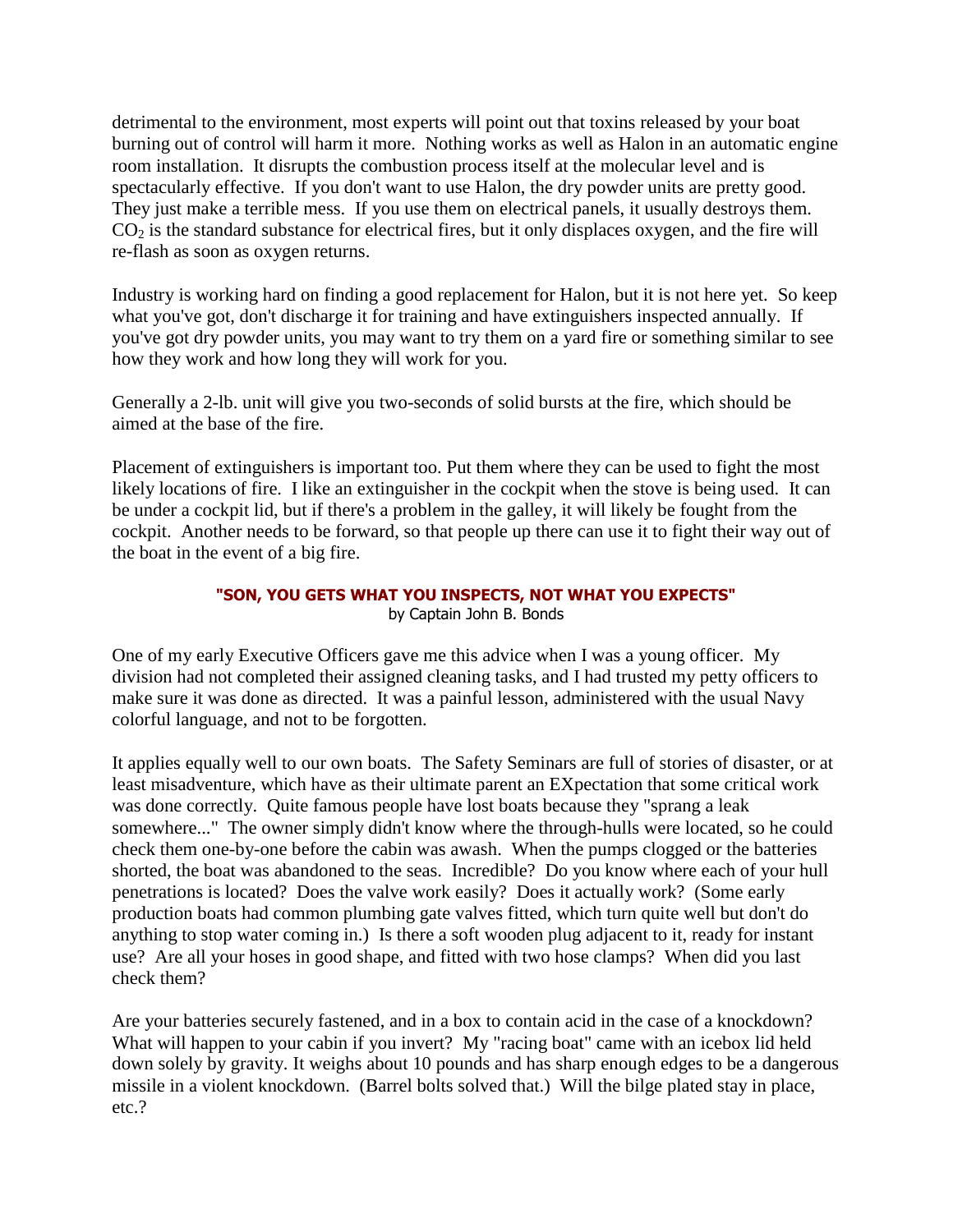You gets what you INspects. Particularly early in the season, and before each deep ocean excursion, you should start at one end and work to the other, inspecting. Go from the keel bolts to the masthead, inspecting. So that you know. Make a list of things that have to be fixed, attack them in order and be ready for the challenges out there. It's just good seamanship; good management. And it's more fun to be ahead of the game. Enjoy!

#### **RIGGING**

Rod Stephens suggested the following: Because you may have to get rid of a broken mast quickly at sea, rig your boat to make this easy. On the lower clevis pin on each shroud and stay (where they attach to the chain plates), use nothing but a proper-sized BRASS cotter pin to retain the clevis pin. Cut it so that about 1/4" extends through the clevis pin, and then spread the ends no more than about 15deg. Then if you have to get rid of the rig, a sailor's knife's spike will easily pull out the pin, and then you can punch out the clevis pin. It's a lot easier than trying to cut through rigging!

If you have wire halyards, you'll still need cable cutters to cut the halyards that will be left between the stub and the rest of the mast. But cable cutters work well on halyards and on the electrical wires. If you have no-stretch rope halyards, a sharp Spyderco knife will slice them quickly.

Another tip, this one required for ocean racers and recommended for all: Ensure that you secure the mast butt to the step. The *International Sailing Federation Special regulations Governing Offshore and Oceanic Racing including US SAILING Prescriptions* don't tell you how to do that, so you can use your imagination. The test is, will the butt come off the step and destroy the cabin if the mast breaks above deck?

#### **BARREL BOLTS**

When Dodge Morgan built AMERICAN PROMISE to sail around the world (non-stop, singlehanded), he used barrel bolts on every drawer and cabinet. The Naval Academy followed this practice on their Navy 44. There's a good reason. The barrel bolts provide very positive and visible security for all sorts of things. The *International Sailing Federation Special regulations Governing Offshore and Oceanic Racing including US SAILING Prescriptions* require racers to rig their boats and all equipment to withstand a 180deg capsize. Barrel bolts can help in this problem. Check your icebox lid. Will it become a projectile at 180deg? Many will, and two barrel bolts will fix it. How about that tool drawer that relies on lift and slide security. It isn't likely to stay closed in a capsize. The list can get pretty long. Just go through your cabin (outfitted as you sail, with the "jewel box" full of spare blocks, the toolbox in normal position, etc.) and imagine what would happen if the world were turned upside down. And consider barrel bolts when you start to remedy the problem!

#### **[JACKLINES](http://www.ussailing.org/safety/Studies/safety_tips_2.asp#Jacklines)**

Jacklines are the other half of the safety harness system, to keep you from becoming a crew overboard victim. We suggest you consider wearing harnesses as the Naval Academy does- anytime you have to hold on, and always at night. Keep in mind that even with our improved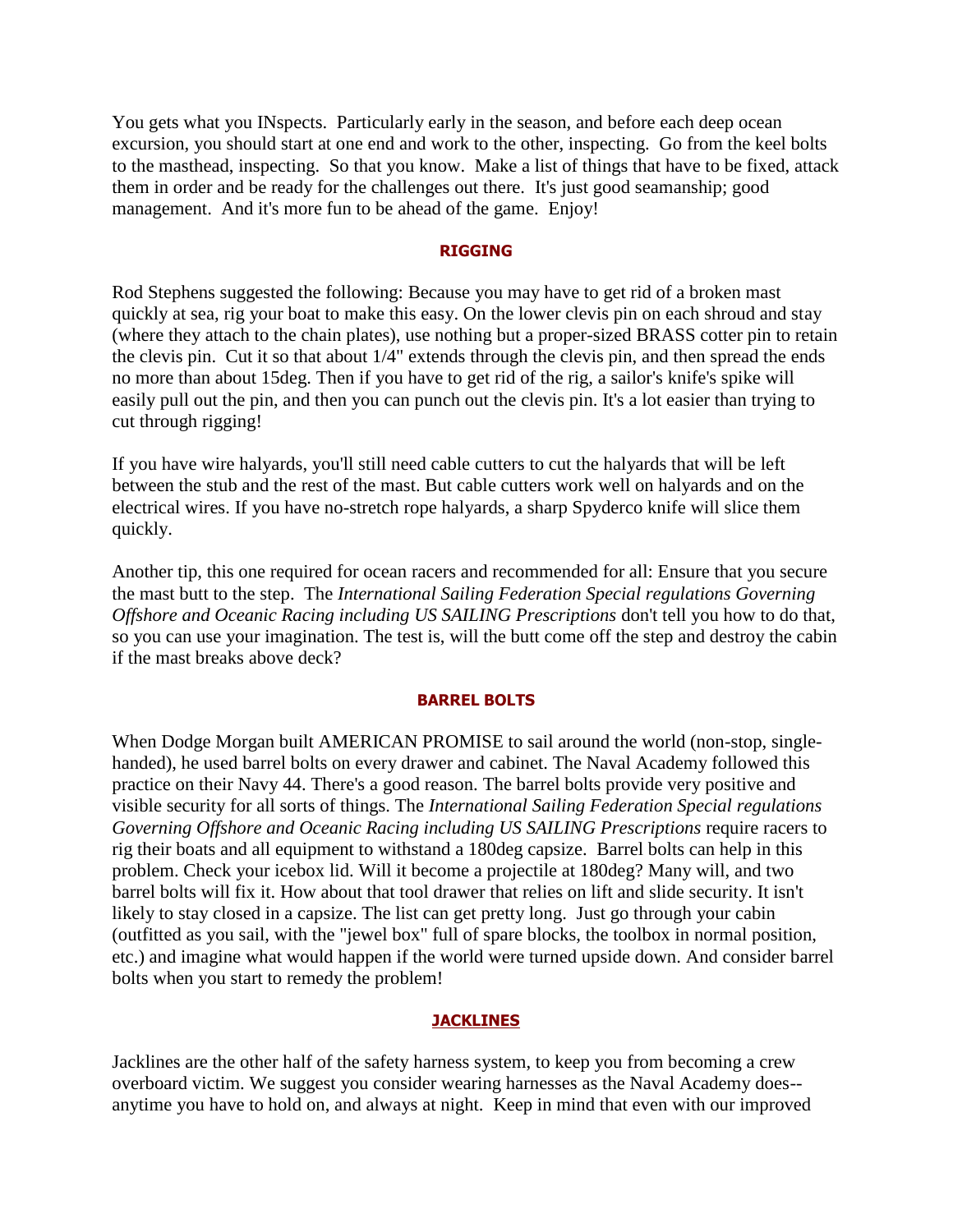methods of recovering a crew overboard, at night your chances are sharply reduced and in really rough weather there is a point at which overboard is DEAD. For harnesses to be really useful, you need to be able to snap on before you leave the cabin when you're coming on deck. For this a sturdy eye on either side of the companionway, outside in the cockpit, will work well. But from there on, you need to have jacklines rigged. These traditionally are plastic-covered wire, and nylon-webbing of 4,000# breaking strength has also been used. In the Sydney-Hobart Race of 1998, most competitors reported the nylon webbing stretched too much, and *International Sailing Federation Special regulations Governing Offshore and Oceanic Racing including US SAILING Prescriptions* now suggests the use of similarly strong Kevlar or Spectra rope. Whatever you use, the jacklines must be secured to strong points on the boat. Special eyes, suitably backed up, are best, starting far enough back to allow the helmsman to clip on. But you can use the bow and stern cleats quite nicely with screw pin shackles for attachments. If you use anything except wire, you should take the jacklines in when you return to port, to avoid sun damage to the artificial fiber materials. The technique for using jacklines is simple. Snap your harness tether onto the jackline and then go forward to the bow attached to the boat. In many cases you'll find that you can use both hands for the job required when you secure your tether tautly somewhere. Bowmen say at first that they don't like harnesses, and people racing around the buoys can afford the luxury of a crew overboard drill--but in the ocean you should think quite seriously about accepting this excuse. The odds in a crew overboard search are not good, and running a long search is almost guaranteed to take you out of the top finishers. Jacklines and harnesses will keep your crew on board and you in the running for silver!

#### **HYPOTHERMIA OFFSHORE**

When we first began learning about the effects of hypothermia in our safety seminars, we realized right away that our ocean racing crews often had suffered degradations in watch performance due to the effects of hypothermia. Sitting on the rail in improper clothing, inadequate foul weather boots, light boat shoes which are water soaked, no hat in the chill night air--our midshipmen became chilled, and lost coordination and judgment without realizing it. When a wind shift or change in the tactical situation required a sail change, a peel-away, or a quick jibe, often at night, the evolution was not executed crisply. You may recognize this phenomenon in your own crew. Hypothermia is insidious and it's inevitable unless you mount an active defense against it. Clothing that is adequate for a warm afternoon is no longer adequate after sunset. Too often, our younger members of the crew watch the sunset and neglect their protection until hypothermia has set in. There are some really good defenses these days, beginning with polypro long johns (ladies often prefer these garments made from silk which works just about as well and feels a lot more luxurious), adding bulky layers and finally, some good foul weather gear on top. Don't forget a hat of some type. Your head loses a lot of heat, and even a cotton hat will help. The standard Navy wool watch cap has survived for generations of seamen because it works, even when wet. So as skipper, leadership is needed to remind your younger crewmembers that they need to dress properly if they're going to be good "night fighters" for you. Hypothermia will slow them down and make them inaccurate, with much the same effect as alcohol. It's dangerous, and unnecessary. Keep 'em warm, dry and effective--to win at night!

#### **SEASICKNESS AND THE RACER**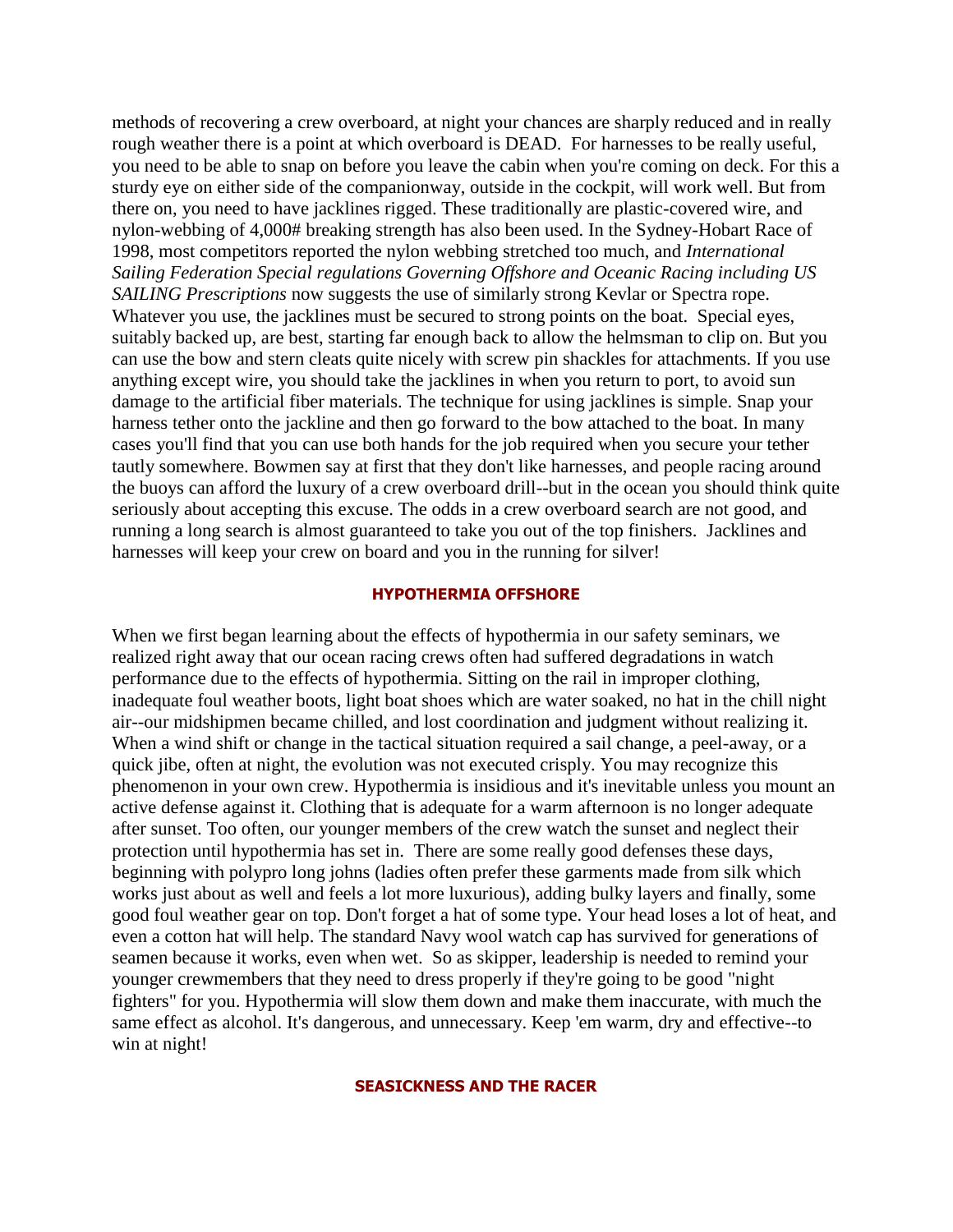There has been a lot research into seasickness in the last 25 years. NASA has put time and money into the problem because space motion sickness is very much like seasickness. One of the most basic discoveries they have made is that EVERYONE with normally functioning inner ears is probably susceptible to seasickness. As one of the researches says about the centrifuge on which they test subjects, "everyone gets sick. Some just take more spinnin'!" Skippers particularly need to ensure that they don't get sick themselves, as they can't afford to be impaired. Crewmen who are seasick are nearly worthless, and when racing you need everyone on their toes. So, insist that your crew know what remedy works for them, and that they take their medicine as a prophylactic before they get sick. Most remedies require that treatment start BEFORE seasickness begins. If you wait until you're sick, any remedy may be totally ineffective. There are some practices that contribute to seasickness and incapacitation. Heavy drinking or eating the night before you sail exacts a toll on your system. Recovery from this abuse lowers your resistance to motion sickness. So some advice: Have your parties prior to the night before you sail, and have a quiet dinner together and then an early bedtime the night before--if you're serious about your racing.

Seasickness can cripple even the best crew, particularly those which don't sail a lot. But the medicine now available can take care of the problem, for most of us, if taken ahead of the problem. It's just another case of getting ahead of the problem, and staying in control.

### **CHECK YOUR SWAGES**

Normal wire rigging swages have a general lifespan of about five years in a freezing climate. The usual cause of failure is the intrusion of water down the grooves of the wire into the barrel, where it lodges, starts corrosion and holds moisture. Then when the air temperature falls below freezing in the winter, this trapped water expands and cracks the swage. There's really no permanent remedy for this, although Rod Stephens has long advocated the use of anhydrous lanolin to fill these cracks. Monthly applications are required. (lanolin is available in drugstores and smells awful...) Others use silicone sealants to keep out the water. We're really not sure either of these work, but they're surely worth trying!

If you have wire swages, you should think about non-destructive testing of the swages each season. Dye penetrant is the usual method, and the purchase of a kit (3 aerosol cans comprise a kit) is a good club project which can be used by perhaps 10 boats. Instructions come with the kit, and the test will reveal very small cracks which will enlarge. Broken swages are a major cause of dismastings (and lifeline breakage). A little Inspection and care will prevent it happening to you.

#### **Disposal of Out of Date Flares**

Use them for practice (call local and USCG authorities and get permission first.) Donate them to the Coast Guard Reserve which readily accepts them and uses them in training. Donate them (hand flares) to your local fire department who uses them to set fires for training. They can be recycled into fireworks.

#### **Transporting Liferafts for Recertification**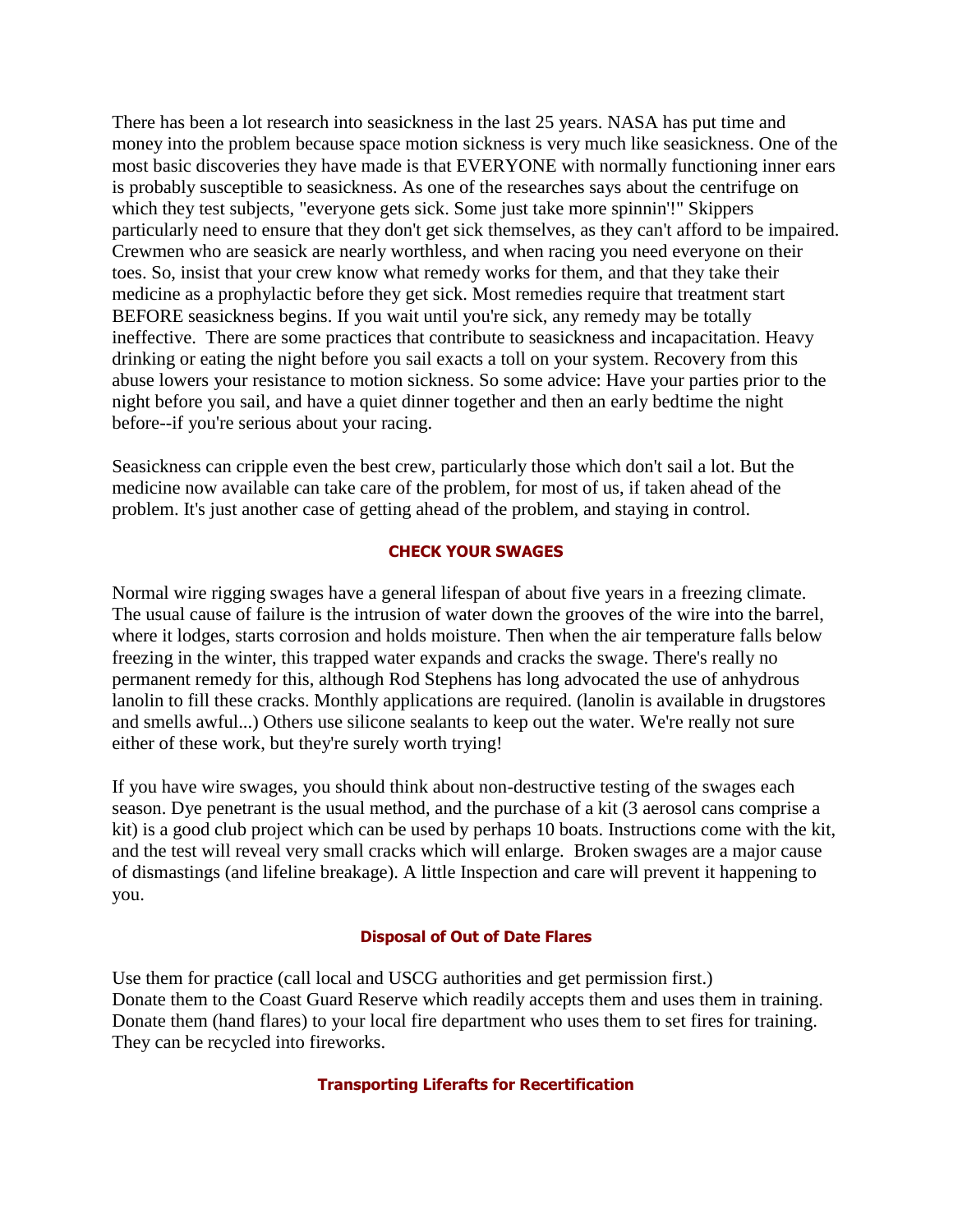Did you know that it is illegal to carry a charged liferaft aboard a commercial aircraft? This includes forwarding your liferaft through any freight forwarding company like UPS, FEDEX, etc. The dangerous element issue revolves around the charged CO2 tank and any flares that may be packed inside. Plan extra time so that you can truck your liferaft to your preferred service station.

#### **LADDERS**

Much has been written and said about the use of stern ladders and scoop sterns to get the PIW back aboard. I think it is Chuck that uses the term 'cheese grater' to describe the motion of a stern ladder in any type of wave or sea action. I have talked to several people who participated in the 4-500 actual recoveries associated with the development of the Lifesling and they used the term 'head knockers' to describe stern recoveries. They also reported wearing helmets during their trials.

Alternates include ladders attached to or hung down the sides near or close to amidships. We had a swim ladder that worked if you could get it out of the cockpit locker and rig it. Some boats have their swim/boarding ladder built into the life line system. Another option is a rope ladder, kept in the bottom of the Lifesling bag/container. I can't climb aboard using a rope ladder but have talked to people who claim that it is possible to climb a vertical surface if you keep your arms above your head as you climb up. Many folks have something called an SAS (Save A Soul) rope ladder rigged on the outside of the lifelines with a string hanging down so that they can pull it down themselves. I think it is important to point out that many lives have been lost because people cannot reboard their own boats after falling in. I'm told that PEI (Prince Edward Island) requires all fisherman to have a ladder permanently rigged so that they can pull it down from the water. A major point about any ladder is that it should have one to two rigid steps under water so that the PIW can climb up using their leg muscles rather than their arm muscles because they will weight much more with wet gear on.

#### **ELEVATOR**

Another variant is the clever use of a sheet/line attached to a cleat at one end and a winch at the other. The PIW stands in the bight and is winched up to the deck level. This was not easy when I tried it. It requires strength and coordination that many PIW's may not have, especially if they have been in the water for any time.

#### **LIFESLING**

I am a big supporter of this system because it works under a wide range of skill levels and sea conditions on both sail and power boats. It also establishes contact and provides a lifting capability to the conscious PIW better than anything else that is available. We developed a paper describing the four variants of Lifesling and several recommended ways to personalize it to your boat and improve it's performance which is still available on the US SAILING web site (http://www.ussailing.org/safety/Studies/2001\_bc1.asp). It bothers me that this system isn't more widely accepted, especially by the sailing schools and their instructors. We are currently am using a prototype of the new Inflatable Lifesling on our trawler and think that this is an even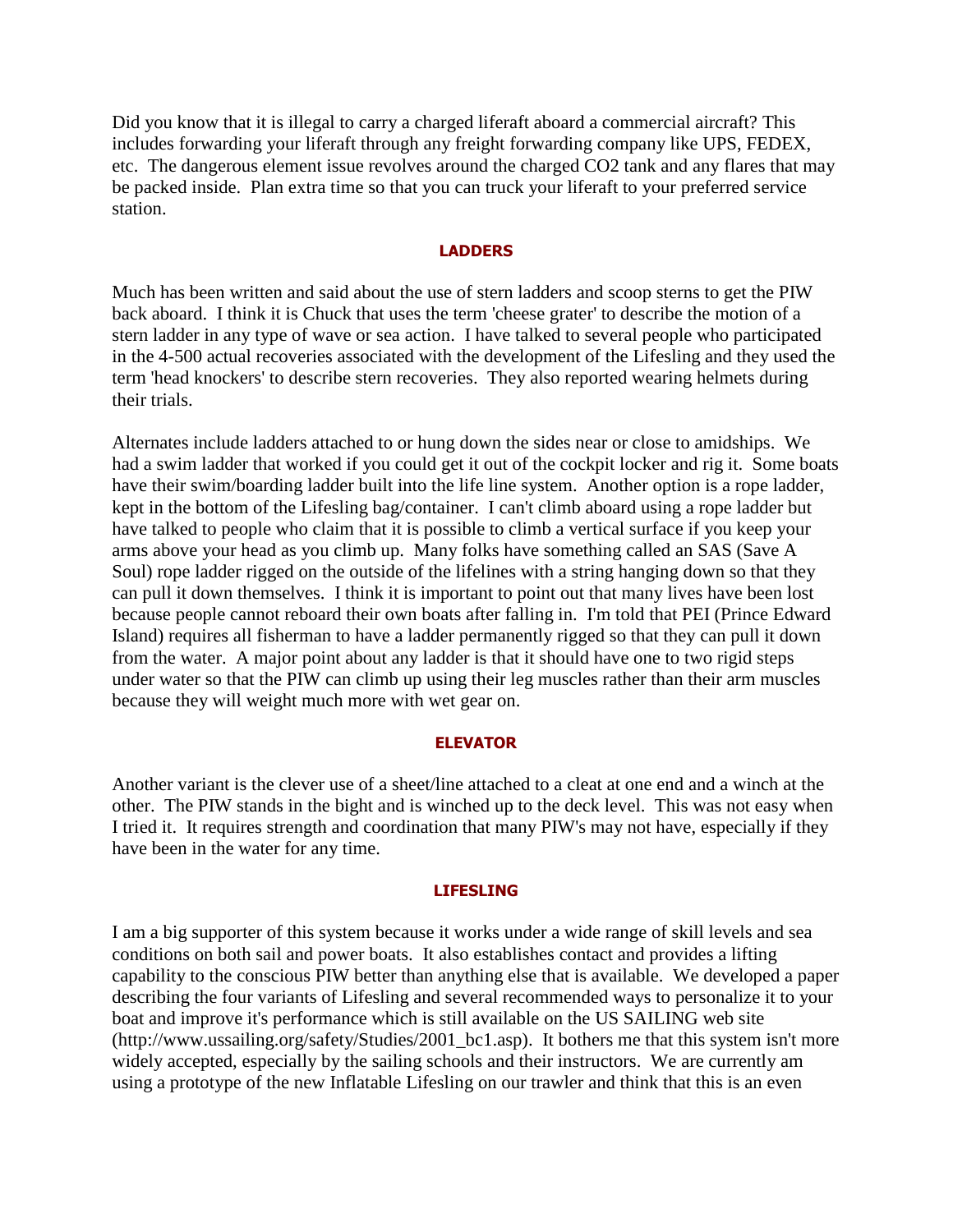better system because it can be tossed like a throw rope to the PIW by a relatively unskilled person or it can be towed around the PIW until contact is made.

## **MOB POLES, LIFE RINGS/Horseshoes, MOMs and West Marine's LIFE SAVER BUOY**

A common thing with all of these devices is that they provide floatation to the PIW and they can be hooked to a lifting device if the recovering boat can maneuver close enough to the victim. The jury is still out, but I am convinced that these items are nearly worthless because they wind up being too far from the PIW by the time they are released/deployed. They also blow and drift away faster than the PIW can swim after them. These are serious limitations which I feel need to be studied and corrected because we place too much emphasis and depend too much on this type of gear if it is not going to be effective.

## **THROW ROPES**

This piece of safety equipment doesn't get enough emphasis IMHO. I do not understand why some people stow their throw rope tied to a stern pulpit. This forces it to be used from the cockpit instead of on deck where there usually is move room and fewer interferences when heaving it to a PIW. I recommend that people buy the 75 ft version and put two loops in the end that goes into the bag first. These loops can be put around the PIW like a sling and used to pull the person alongside and even hoist them aboard. A photo of my wife hoisting me with this rig is still posted on the US SAILING SAS web site (http://www.ussailing.org/safety). There is another type of throw rope used by beach guards that is thrown like a Frisbee that should be tried by boaters.

### **DINGHY/LIFERAFTS**

One popular scenario that is discussed is that it might be easier to pull a PIW into a dinghy or raft than up to the deck of most boats. Some recommend deflating one tube in an inflatable dinghy so that an unconscious, weakened or large PIW can be rolled into it easier. This means putting a crew member into the dinghy, hopefully with a PFD and tethered harness on.

### **GALE RIDER**

This device can be used as a basket to hoist an injured, unconscious or weak PIW out of the water. It works well but tends to roll the PIW into a ball and reduce their capability to help the reboarding process. We tried this one time.

### **HARNESS**

This could be one of the best ways to hoist someone aboard. The caution here is that people slip out of harnesses when crotch straps are not used. I think we are not far away from an international requirement to use crotch straps. RORC has required them for several years and incidents like Sydney Hobart 98 documented the need to have them when four people slipped out of harnesses that did not have crotch straps.

### **MACHO STRAP**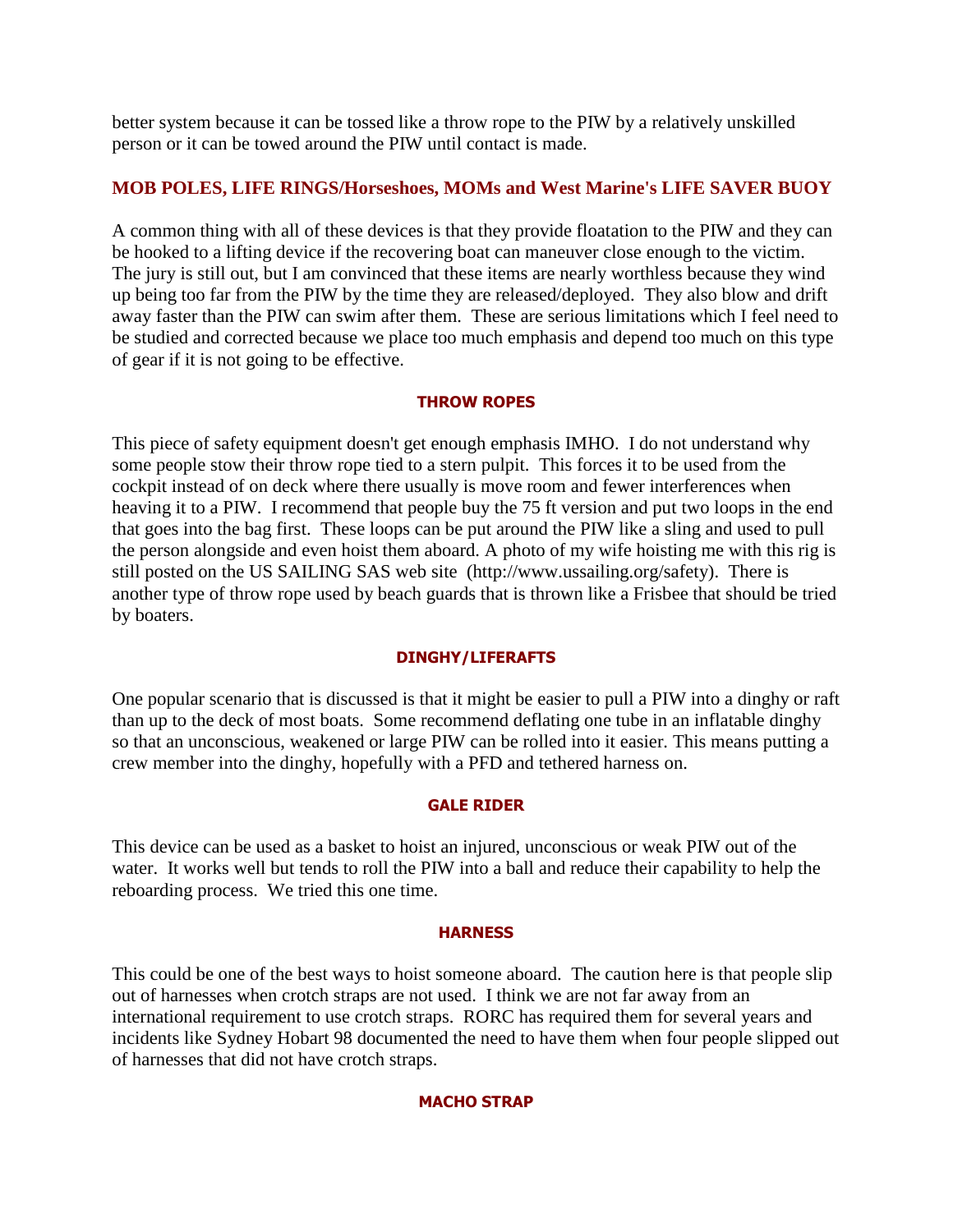This is a piece of webbing that goes around the PIW like a Lifesling and can be used to hoist or lift the person much easier than grabbing/pulling arms and legs, etc. They used to be in the Survival Technologies Catalog. I make my own and carry one in the dinghy and another on the larger boat.

#### **BLOCKS & HOISTING TACKLE**

Many boats can use a halyard to a major winch to hoist the PIW back aboard. This usually requires having a longer tail on the halyard so that it can lead to the water all along the side of the boat. Many boats claim that they will use the boom vang but the same is true there. A block and tackle used to hoist a PIW aboard often requires 50 to 100 feet of line to have it high enough above the deck and then lead to a winch. Additionally, if the winch is self tailing, the line may have to be larger than the one that comes with a vang or even the prepared block & tackle sold for the Lifesling. Here again is the situation where methods need to be to be tried and proven for each boat and each scenario rehearsed/practiced. We use a five to one block & tackle with a jam cleat at the top. We use this every day to hoist the dinghy engine and dinghy aboard. Hopefully we will be familiar enough with the way this is stuffed into it's bag and used to make it work when/if we ever have to hoist a PIW aboard.

#### **MOB-UP**

This piece of equipment is imported from Europe and is our favorite lifting tackle. It won SAIL magazine's innovative award several years ago. Basically it is a series of jam cleats arranged so that a lever can be used to hoist up to 300 lbs. It comes with a sling and line all stowed together in a bright bag about 3 feet long. It can be attached to any vertical standing rigging wire or put into the top of a tube on a stanchion similar to a fishing rod holder.

## **SAILS and over the side devices like JASON's CRADLE and REBOARD**

People that have tried to roll the PIW up the side of the boat in a sail attached to the rail report that it is very hard to lift the weight of the water and that PIW nearly drowns in the process. We have something called EASYLIFT which is a mesh triangle like a jib that allows the water to drain out. It still is a scary ride to be rolled up the side. Jason's Cradle and Reboard do a similar type of hoist. I have only seen them in videos.

PIW TRAINING. A very important part of this formula is that the PIW can help in the rescue, perhaps more than any other person. Familiarization with the equipment that will be used and how to put it on, etc. can save the day. A list of items to be considered in this training is also posted on the US SAILING SAS web site.

#### **UNCONSCIOUS VICTIM**

Every discussion on MOB/PIW leads to the question of how to handle the unconscious victim. Getting alongside them is one challenge but getting a hoist attached to them is another. We have experimented with hooks used to remotely attach a mooring pendant to a ring such as the Happy Hooker, another similar one and our favorite which is the Grab-N-Go made by Johnson. They all go on the end of a boat pole and either attach to the mooring or pass a line through it and back